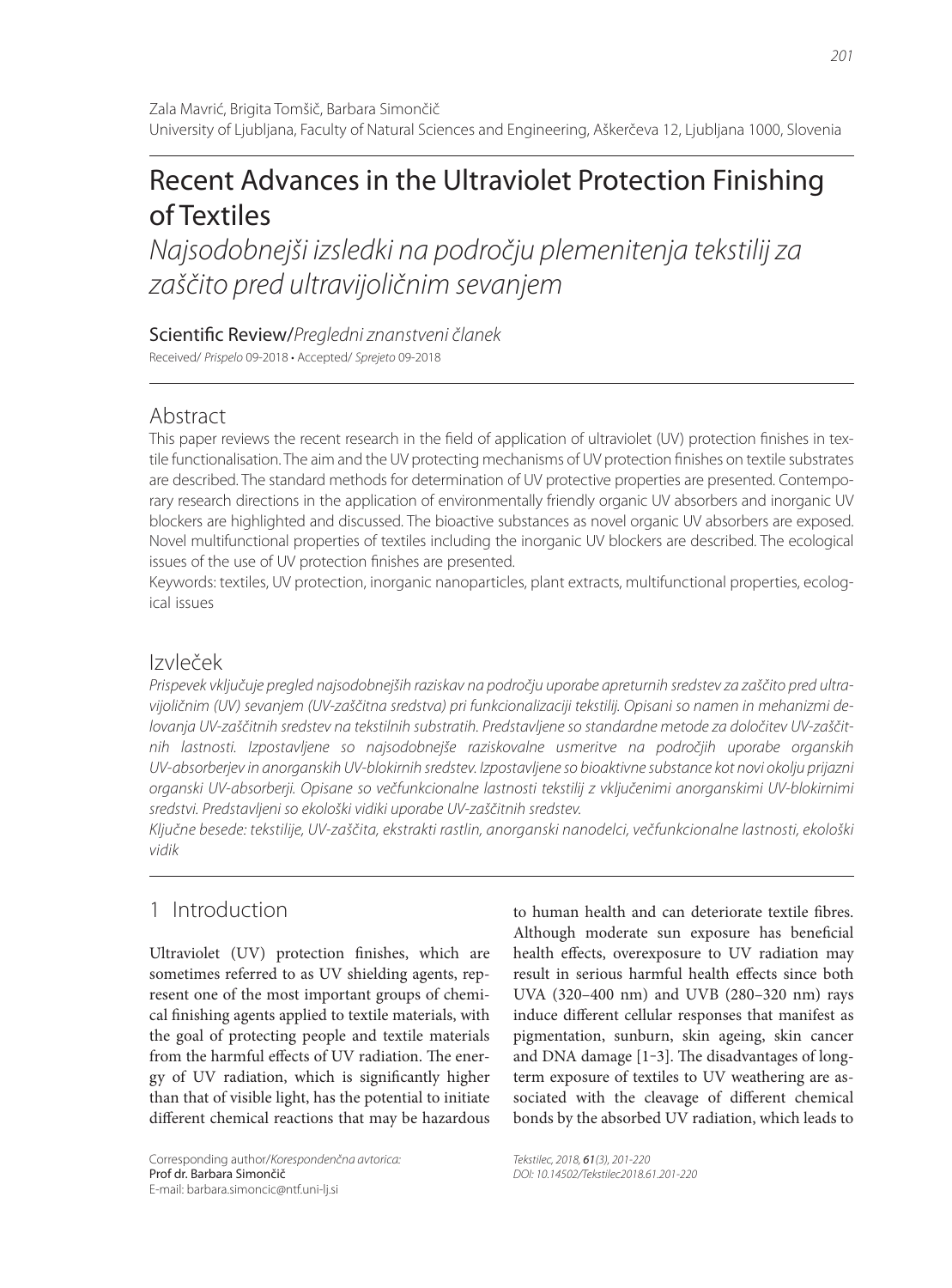photochemical degradation of textile fibres, colour fading, increased crystallinity and other chemical and physical changes [4]. Therefore, UV protection finishes are widely used in the production of functional textiles for sportswear, high-altitude clothing, covering materials, wearable sensors and other technical textiles with high added value.

UV protection finishes can be divided into two main groups based on their chemical structure: organic and inorganic agents. The main task of UV protection finishes is to absorb harmful UV radiation and convert this electron excitation energy into harmless heat energy. This mechanism of UV protection applies to organic agents, which are able to absorb and quickly transform UV energy into kinetic and heat energy without photodegradation [4, 5]. These agents are usually called UV absorbers. Since they are widely used for the prevention of photo-oxidation and the photoaging process in textile fibres, these agents are occasionally referred to as photostabilising additives [6].

Novel inorganic UV protection finishes named UV blockers are available on the market, and they mostly include metal oxides (MOs) in the form of nanoparticles (NPs); however, the UV blocking mechanism is not fully clarified and still under debate [7]. Despite the general assumption that the excellent UV blocking performance of MOs NPs is related to the absorption of UV radiation via the semiconductive properties of these NPs, MOs NPs also refract and/or scatter most UV rays via their high refractive index [8, 9]. Moreover, the protective mechanism of inorganic UV blockers is directly dependent of the chemical structure of the particles as well as their size, shape, crystallinity degree and crystal form [10]. However, because UV blockers are mainly used to protect the skin from UV radiation, their main task when included in clothing is to prevent direct and diffuse UV transmittance of UV rays via the textile material (Figure 1).

In addition to UV protective finishes applied for sun protective clothing, the UV protective properties of textiles can be significantly improved by designing special textile structures with the appropriate fibre type, yarn structure, fabric construction with low porosity and high cover factor and by using dyes that absorb radiation in near the UV region [11]. The protective properties of clothing can be quantified using *in vivo* or *in vitro* methods. In the case of *in vivo* methods, the sun protection factor (SPF) is determined as the ratio between the minimum erythema dose (MED) on protected skin and unprotected skin [12]:

$$
SPF = \frac{MED\ (proected\ skin)}{MED\ (unprotected\ skin)}\tag{1}
$$

In *in vitro* method, which is usually used for determination of the effectiveness of sun protective clothing, the ultraviolet protection factor (UPF) is a measure of the textile protection performance for both UVA and UVB radiation. UPF is calculated from the ratio of the UV radiation transmitted through air and the UV radiation transmitted through the fabric according to the European standard EN 13758 Textiles - Solar UV protective properties [12] as follows:

$$
UPF = \frac{\sum_{\lambda=290}^{400} E_{\lambda} \times S_{\lambda} \times \Delta_{\lambda}}{\sum_{\lambda=290}^{400} E_{\lambda} \times S_{\lambda} \times T_{\lambda} \times \Delta_{\lambda}}
$$
(2),

where  $E_{\lambda}$  is the relative erythemal spectral effectiveness,  $S_{\lambda}$  is the solar spectral irradiance,  $T_{\lambda}$  is



*Figure 1: Schematic presentation of UV radiation in the case of the unprotected (a) and protected (b) fabrics*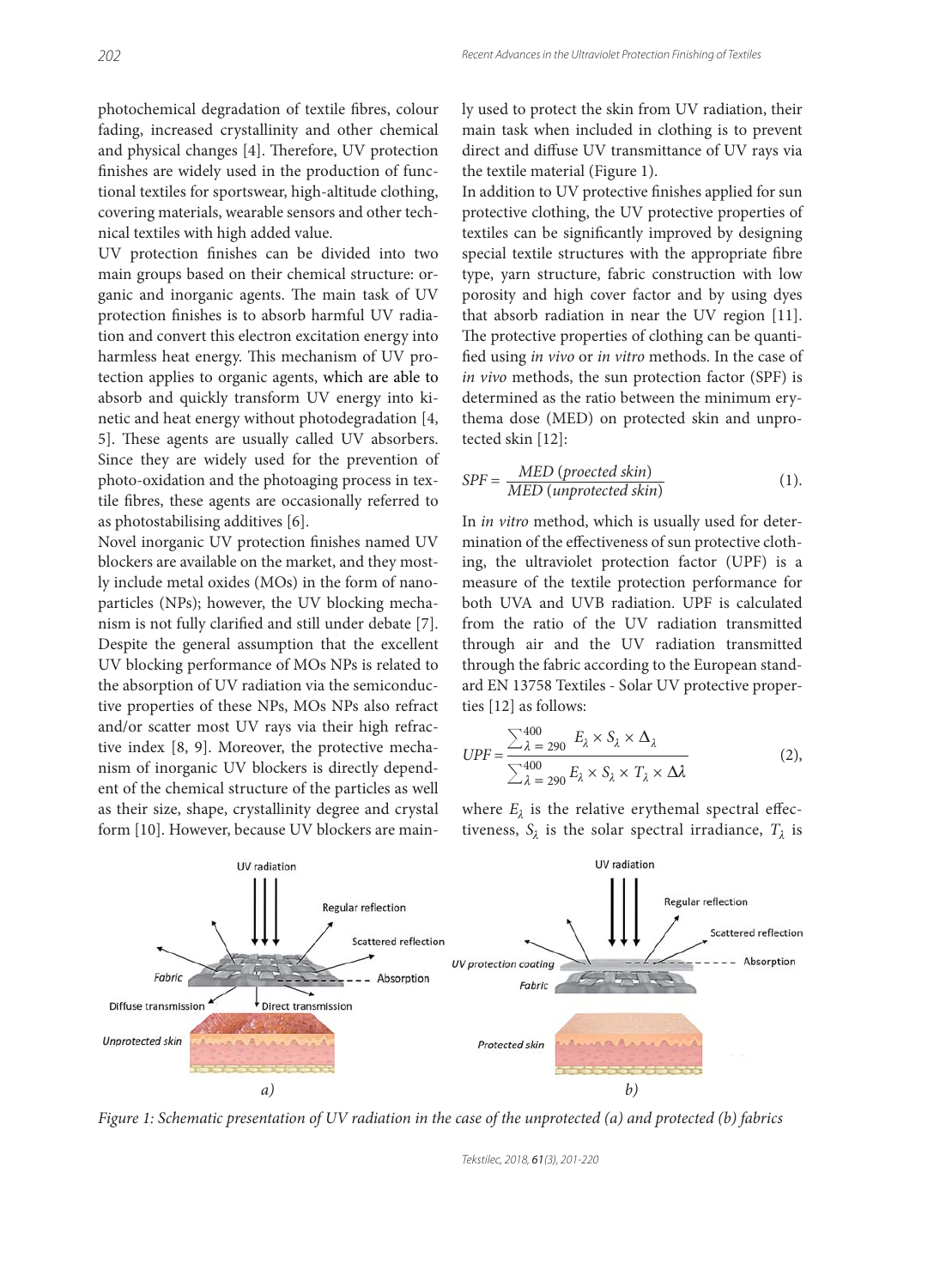

Figure 2: Schematic presentation of the most contemporary research directions related to the UV protection fin*ishing of textiles*

average spectral transmittance of the textile material and  $\Delta\lambda$  is measured wavelength interval. The latter differs regarding the standard methods and is in the region od 280–400 nm in the case of the American Association of Textile Chemists and Colorists (AATCC) standard test method AATCC 183, and in the region of 280–380 nm in the case of the Australia/New Zeland Standard method AS/ NZS 4399.

Depending on the UPF value, the AS/NZ 4399 standard classifies protective clothing into three categories, i.e. excellent with the UPF values are 40–50, 50 and higher, very good with the UPF values in the range of 25–39 and good with the UPF values in the range of 15–24. According to the EN 13758 standard, the UPF value for the protective clothing should be larger than 40. The UVA average transmission should be smaller than 5%.

This paper reviews the most contemporary research directions in the application of organic UV absorbers and inorganic UV blockers as well as the ecological aspect of the use of UV protection finishes (Figure 2).

### 2 Application of UV protection finishes

### 2.1 Organic UV absorbers

Organic UV absorbers are uncoloured organic aromatic molecules with conjugated double bonds that absorb UV energy with wavelengths of 290–360 nm, which causes the molecules to reach an excited state; UV energy is then transformed to vibration energy in the UV absorber molecule and heat energy is released to the surrounding environment when the molecules return to the ground state [4, 5, 11]. According to this protection mechanism, UV absorbers protect textile fibres from chain fission and cross-linking reactions caused by the photooxidation of polymers, which reduces the weathering rate of textile fibres. To retain a long-lasting activity, UV absorbers should be stable on exposure to UV radiation [6, 13], and they should return to their original form after the reaction. If the molecules of UV absorbers are permanently transformed into their non-absorbing isomers, their UV absorbing properties are destroyed.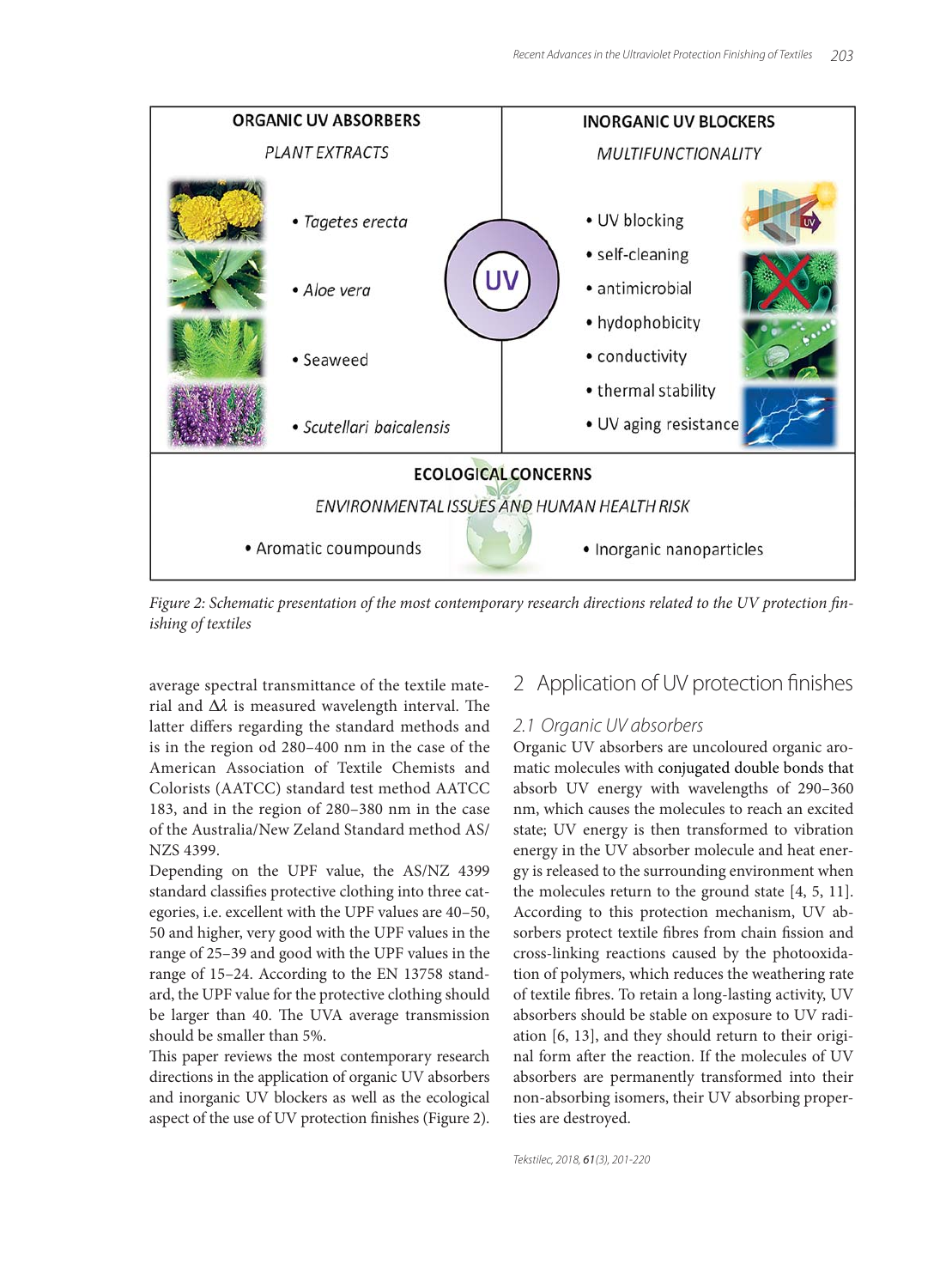Technologically, the most important organic UV absorbers include derivatives of hydroxyphenylbenzotriazoles, hydroxyphenylbenzophenones and hydroxyphenyltriazines (Figure 3) [4-6, 14-16], which can be used for natural and synthetic fibres and applied alone or in combination with synergistically active antioxidants [6]. Whereas organic UV absorbers are mostly used as finishing agents, they can be also incorporated as fillers in the spinning process of chemical fibres. From a technological point of view, poor washing durability is one of the most important disadvantages of organic UV absorbers. Inspired by



*Figure 3: Chemical structures of derivatives of hydroxyphenylbenzotriazoles (a), hydroxyphenylbenzophenones (b) and hydroxyphenyltriazines (c) [5]*



*Figure 4: Chemical structures of fibre-reactive UV absorbers based on benzotriazole derivative (a), symmetrical triazine derivative (b), benzophenone derivative (c) and N-dihydroxy ethylene cyanoguanidine (d) [14, 17‒19]*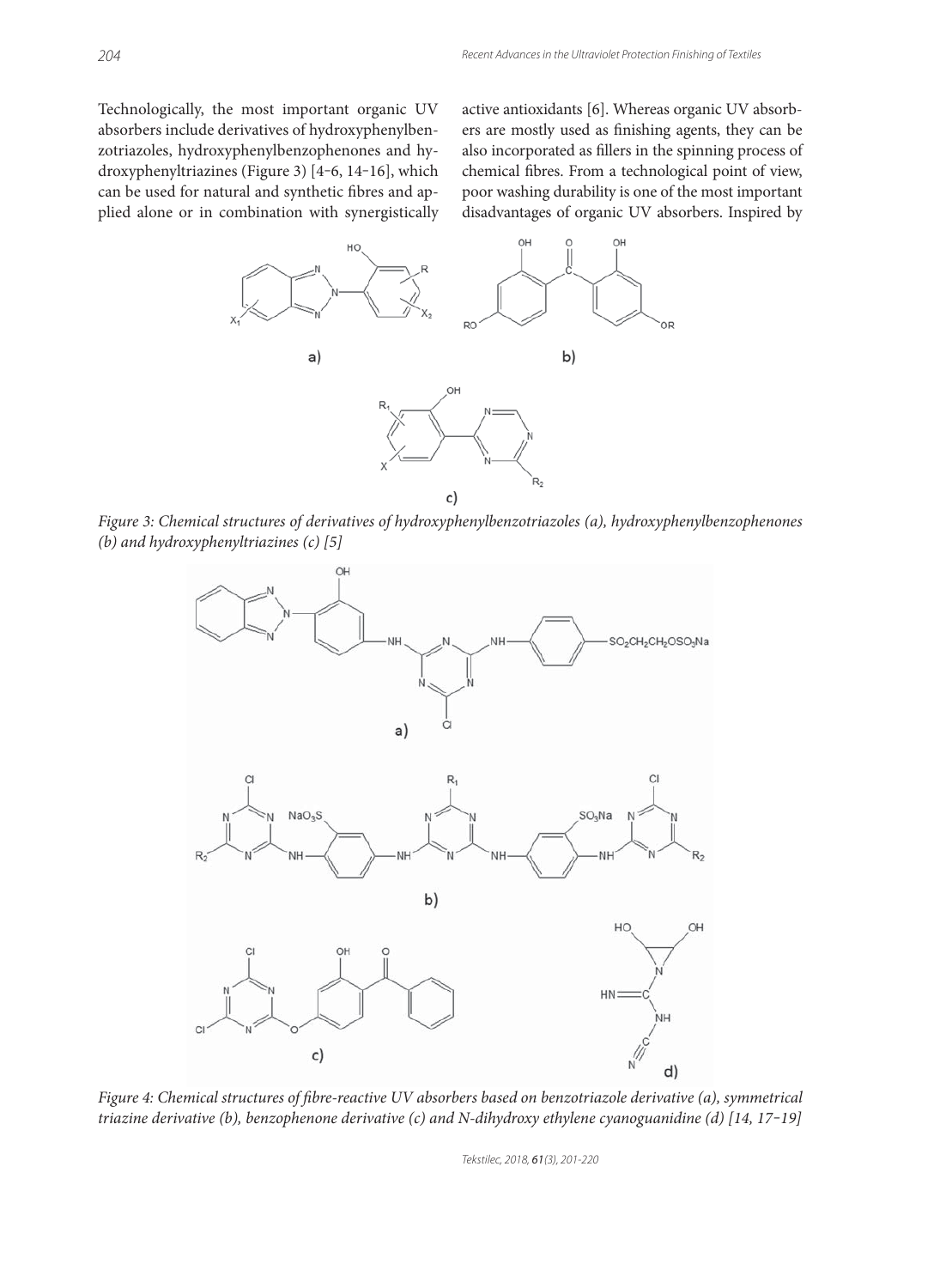the structure of reactive dyes, chlorotriazine, vinylsulfone and N-dihydroxy ethylene reactive groups have been introduced to the UV absorber molecules to provide their high fixation efficiency  $[14, 17-19]$ . Among reactive UV absorbers, condensation products of aminophenylbenzotriazoles and cyanuric chloride, derivatives of symmetrical triazine 4-(4,6 dichloro-1,3,5-triazin-2-yloxy)-2-hydroxyphenyl) (phenyl) methanone and N-dihydroxy ethylene cyanoguanidine were thoroughly investigated (Figure 4) [14, 17-19]. These compounds can be covalently bonded to the hydroxyl groups of cellulose fibres, which significantly increases their durability.

The growing use of synthetic organic UV absorbers in recent decades have caused environmental concerns since different toxic degradation products of UV absorbers can bioaccumulate. Therefore, in recent years, considerable effort has been invested in the investigation of UV-absorbing bioactive substances and their introduction into new environmentally

friendly production processes of textiles with UV protection properties. Namely, bioactive substances represent biodegradable and never-ending resources of natural finishes.

Extracts of various plants were studied in this research as UV-absorbing bioactive substances. These include flavonoids, such as flavone, flavonol, luteolin and baicalin, mycrosphorine-like amino acids, tannin, lutein and aloin (Figure 5) [20‒27]. Most plant extracts also exhibit antimicrobial, anticancer and antioxidant properties antiviral activity, which enable them to be used in the development of medical, health and hygiene-related textile materials.

Aloe vera active substances including **flavonoids**, **aloins, tannins, terpenoids, saponins, anthraquinone derivatives, aloe-emodin-9-anthrone and anthrone-C-glycosidesin** have been the subject of many research over the last few years. *Aloa vera* has several positive characteristics, such as non-cytotoxicity,



*Figure 5: Chemical structures of natural organic UV absorbers: flavone (a), luteolin (b) baicalin (c), tannin (d), aloin (e) and lutein (f)*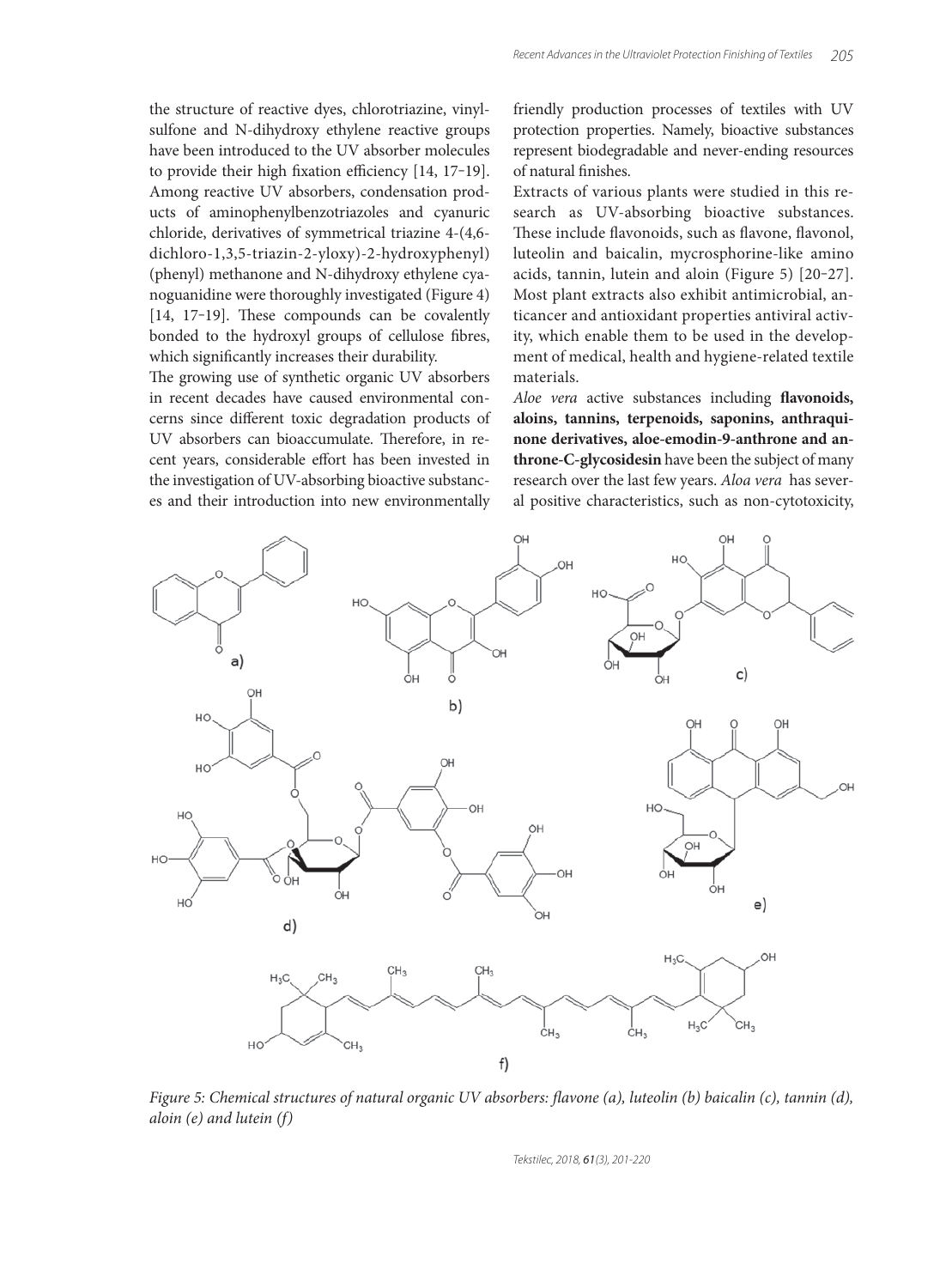antimicrobial, UV absorbing, wound healing and other therapeutic properties [20]. For textile application, *Aloe vera* nanopowder was dissolved in water in the presence of chitosan as the stabilising agent using the sonification procedure to prepare Aloe vera/chitosan nanocomposite [21]. Afterwards, a homogeneous solution was coated on cotton fabric using the pad-dry-cure method. The treated cotton fabric showed good UV protection properties with the UPF value higher than 50 which was attributed to the presence of *Aloe vera* particles with the absorption maxima in UVB region. A significant amount of *Aloe vera*/chitosan nanocomposite was found to remain even after ten washings which proved the washing durability of the coating. In addition to UV protection, the coated fabric showed excellent water repellent properties as well as antimicrobial activity. This highlighted the potential application of *Aloe vera*/chitosan nanocomposite for multifunctional protective clothing in defence and biomedical fields.

Carotenoid compounds **lutein** and **lutein esters** which represent the main chemical components of marigold (*Tagetes erecta*) flowers extract have already been established textile dyeing and protective finishing [23, 24]. To create UV protection and antioxidant properties with simultaneous coloration on a wool fabric, the extracted solution was applied to un-mordanted and mordanted wool samples by exhaustion procedure [23]. The results showed that the marigold extract did not only dye the wool fibres in yellow colour but also appreciably improved the UV absorption properties. The presence of iron mordant increased the UV protection due to its UV screening abilities. The abstraction of peroxy free radicals by lutein resulted in excellent antioxidant activity that was also enhanced in the presence of mordants.

**Baicalin** which is a plant extract from *Scutellaria baicalensis* and belongs to the family of flavonoids was applied to silk fabric by exhaustion procedure [25]. It was found that the presence of baicalin provided very good UV protection ability for silk fabric due to its strong absorption capability in the UVB region. Unexpectedly, the UV protection effect of baicalin was even better than that of the benzotriazole-based UV absorber which was used for comparison due to baicalin is also a good free radical scavenger, the treated silk fabric exhibited a very good antioxidant activity. Another advantage of baicalin

is its very pale colour, which has a small impact on the colour of textile material.

Due to their various functionalities, such as antioxidant, antimicrobial, UV protective, anti-inflammatory, anticoagulant, anti-tumour and biodegradable properties, bioactive substances extracted from marine macroalgae (seaweeds), which are highly promising plant-like organisms of brown, red and green colours, already have a widespread use in the production of medical, healthcare, hygiene and protective textiles [27]. As a source of natural UV protection finishes with the antioxidant property, flavonoids, **tannins** and **mycrosphorine-like amino acids** are of great importance. They were applied to the cellulose fibres using the exhaustion or pad-dry procedures. Since seaweed represents a natural-based cellulosic fibre, brown algae were dissolved in a solvent containing water and the filament yarns were manufactured through a solvent-spinning process. The woven and knitted fabrics produced with seaweed fibres exhibited unique durable multifunctional protective properties of macroalgae.

#### 2.2 Inorganic UV blockers

Various semiconducting materials exhibit UV blocking properties, including TiO<sub>2</sub>, ZnO, cerium dioxide (CeO<sub>2</sub>), zirconium dioxide (ZrO<sub>2</sub>), magnesium oxide (MgO), aluminium trioxide  $(Al_2O_3)$ , silicon dioxide  $(SiO<sub>2</sub>)$ , copper and copper sulphide (CuS), silver (Ag) as well as graphene-based materials [8, 28-38]. Among these inorganic materials,  $TiO<sub>2</sub>$  and ZnO alone as well as in combinations are the most widely investigated as UV blockers [39, 40]. Compared with organic UV absorbers, inorganic UV blockers are more biocompatible and much cheaper and have higher thermal and chemical stability, better durability and excellent UV blocking properties over a broad range of UV wavelengths.

MOs and CuS are representatives of bang-gap semiconductors and present unique UV protection properties and photocatalytic activity  $[41, 42]$ . These properties are directly influenced by their physicochemical characteristics. In general, NPs are much more effective as UV blockers compared with bulk materials because of their large surface area to volume ratio. Furthermore, NPs with a crystal form are characterised by high refractive indices in the UV and visible wavelength ranges, which is why their UV blocking function is attributed to refraction and/or scattering of UV rays.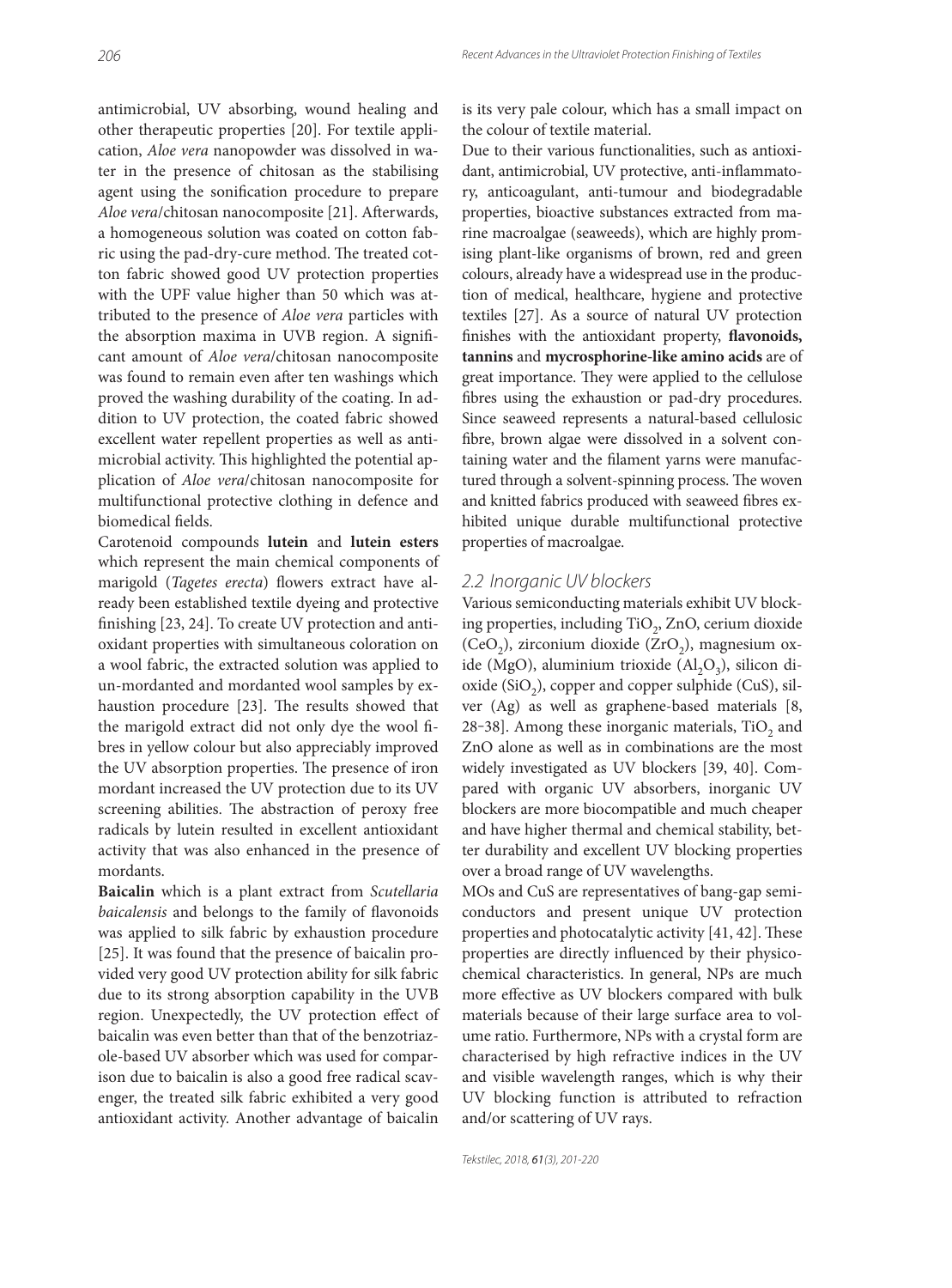As semiconductors, MOs and CuS are characterised by an electron band structure that includes bands with orbitals and gaps in the UV spectral region with no orbitals [7, 43]. Upon the absorption of UV radiation with energy that matches or exceeds the band gap energy, the electrons from the valence band are excited to the conduction band, thus leaving a positively charged hole in the valence band. This phenomenon of semiconductors confirms that the absorption of UV radiation has a significant role in their UV protection mechanism.

Because the photogenerated free electrons and positive holes generate the formation of reactive oxygen species (ROS), such as  $\text{O}-\text{OH}$ ,  $\text{O}-\text{OH}$  and  $O_2\text{O}$ , free radicals which initiate different photocatalytic reactions, which enables semiconductors to be used as photocatalytic self-cleaning and antimicrobial agents as well as photocatalysts for degradation of textile dyes in waste water. However, when using semiconductors as UV protection finishes, their inherent photocatalytic properties can represent an important disadvantage, since photodegradation of dyes and textile fibres leads to colour fading and deterioration of the mechanical properties of textile substrates [8]. Compared with MOs and CuS, graphene is classified as a zero band-gap semiconductor due to its special electronic structure. Because of its high absorption capability in the UV region, graphene represents one of the novel materials for the UV protection of textiles that does not lead to harmful photocatalytic degradation [35].

Inorganic UV blockers can be applied in different textile production stages, among which the electrospinning of nanofibres and finishing of fabrics by the sol-gel technique are of great technological importance [44, 45]. When applying inorganic UV blockers to textile substrates, researchers have faced several problems associated with the agglomeration of NPs, low adsorption ability of textile fibres for NPs and low durability of the coating. To resolve these problems, new routes of synthesis of NPs have been introduced to improve the dispersity of NPs, such as the *in*  situ growth of NPs on textile fibres in the presence of stabilising agents  $[31, 46-48]$ ; and the use of hydrothermal, solvothermal, microwave and sputtering deposition methods [32, 45, 49-54]. To enhance the adsorption ability of textile fibres and consequently the washing durability of the coatings, plasma treatments have been used to increase the textile wettability and the surface roughness [54-56], polyester fibres have been pre-treated with sodium hydroxide to improve their wettability [57, 58] and cellulose fibres have been pre-modified with chloroacetic acid to create new active carboxylic groups [31].

For the production of high added value textile products, the creation of multifunctional properties is of great practical importance. Accordingly, the most contemporary research in the field of UV protection of textile with the use of inorganic UV blockers includes the combination of UV protective properties with antimicrobial, water and oil repellent and easycare properties; water/oil separation capabilities; electrical conductivity; UV aging resistance; thermal stability; and flame retardancy.

**Simultaneous UV blocking properties** and a**ntimicrobial and self-cleaning activities** were generated for protective clothing, sportswear and medical textiles. To this end, Ag was used in combination with  $TiO<sub>2</sub>$  and applied to cellulose fibres by different application processes [50, 52, 59-61]. Commercial Ag/TiO<sub>2</sub> nanocomposites were applied to cotton fabric during the exhaustion dyeing process to simultaneously load Ag/  $TiO<sub>2</sub>$  and reactive dye on cotton [59]. The presence of reactive dyes enhanced the adsorption of Ag/  $TiO<sub>2</sub>$  nanocomposite, resulting in excellent antimicrobial and UV protective properties that were retained after multiple domestic washings.

Furthermore, the simultaneous colouration and function finishing of cotton fabric were performed using Ag colloids of different colours in combination with  $TiO<sub>2</sub>$  NPs in an ultrasonic bath [61]. The UV blocking activity, antimicrobial efficiency and selfcleaning property of the cotton fabric treated with the Ag/TiO<sub>2</sub> composite were superior compared with the sample treated with  $TiO<sub>2</sub>$  NPs alone. Moreover, the photocatalytic activity of  $TiO<sub>2</sub>$  had no negative effect on the fabric colour.

Durable antimicrobial and UV protective cotton fabric was also created by the deposition of flowerlike hierarchical TiO<sub>2</sub> micro-NPs via hydrothermal deposition followed by the *in situ* growth of Ag NPs on the surface of TiO<sub>2</sub>-cotton fabric [50]. This new synthesis route of  $\text{Ag/TiO}_2$  composite is appropriate for sustainable biomedical applications.

A prolonged hydrothermal treatment was also performed for the deposition of Ag doped  $TiO<sub>2</sub>$  NPs on cotton fabric [52]. In this novel application method, a small amount of  $AgNO<sub>3</sub>$  was added to water during the hydrothermal step, which caused the doping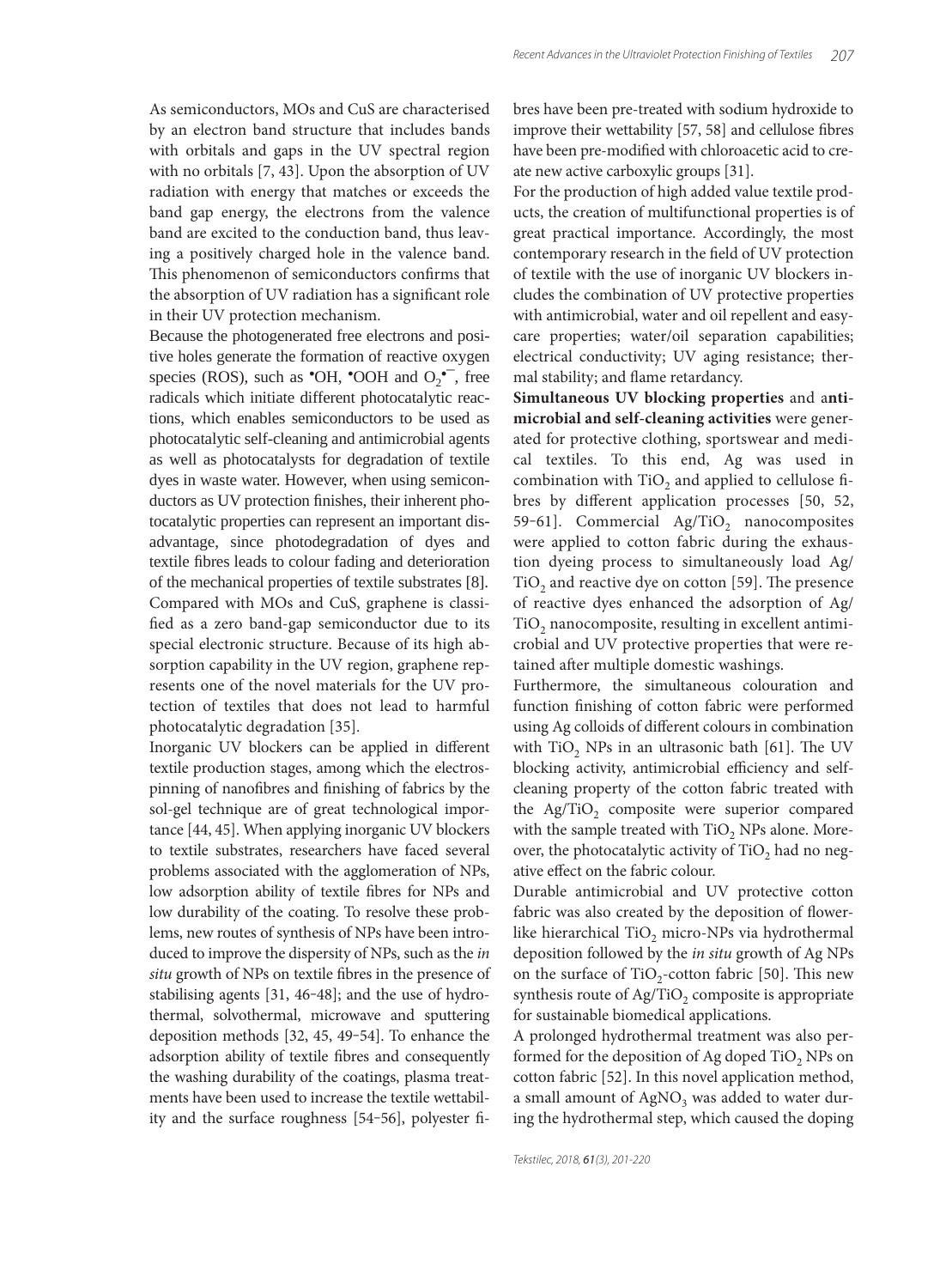of  $TiO<sub>2</sub>$ , thereby imparting strong antimicrobial properties to the treated cotton fabric as well as drastically enhancing its UPF value.

Another approach for the preparation of multifunctional finishing includes the sol-gel process, which includes the use of  $Al_2O_3/SiO_2$  sol modified with Ag/Cu and TiO<sub>2</sub> NPs applied to polyester/cotton fabric by pad-dry-cure procedure [62]. A synergistic effect in the interactions between both types of NPs in the coating showed better photocatalytic self-cleaning and protective capabilities against UV radiation as well as bacteria and fungi. Despite the increased roughness of the coating due to the presence of NPs, the coating's resistance to abrasion was not hindered.

ZnO/Ag nanocomposites were also used to generate simultaneous UV blocking, self-cleaning and antimicrobial properties of textiles [57, 63, 64]. Similar to the case of the Ag/TiO<sub>2</sub> nanocomposite  $[61]$ , simultaneous colouration and functional finishing of the cotton fabric was carried out with the use of Ag/ZnO nanocomposite colloids under ultrasound irradiation, and vivid coloured multifunctional cotton fabric samples were prepared [63]. The photocatalytic activity of ZnO in the presence of Ag did not cause colour fading of the treated samples irrespective of the colour of the Ag NPs, which was very similar to the results obtained for the Ag/TiO<sub>2</sub> nanocomposite. The results also revealed that the presence of ZnO increased the UPF value of the treated cotton sample, which was lower than that provided by TiO<sub>2</sub> at the same concentration. Furthermore, ZnO exhibited significantly higher antibacterial activity compared with  $TiO<sub>2</sub>$  at the same concentration. Moreover, the presence of Ag in the nanocomposite enhanced the UPF value and provided the biocidal activity of the finish similar to the Ag/TiO<sub>2</sub> nanocomposite.

Outstanding durable multifunctional properties of cotton/wool and viscose/wool blended fabrics were obtained by the application of ZnO and Ag NPs in the presence of citric acid (CA), which was used as a crosslinking agent, and succinic acid (SC), which was used as an esterifying agent, and a catalyst via the pad-dry-microwave fixation procedure [57]. The presence of CA and SC increased the content of Ag and ZnO NPs on the fabric samples due to electrostatic attraction, which consequently improved the antibacterial activity and UV blocking properties of the coating in comparison to the fabric treated

without the presence of carboxylic acids. A synergistic effect of applying Ag/ZnO NPs was observed. The multifunctionality of the fabric was also increased by the presence of CA, which represents a non-formaldehyde-containing product for durable press finishing because it can significantly increase the wrinkle recover ability and improved the easycare properties of fabrics.

Another multifunctionality of high added value textiles is their simultaneous **superhydophobicity** and **UV blocking** properties, which are important for sportswear, high-altitude and military clothing, covering materials and water-oil filters. Although superhydrophobic UV protected textiles have already been created by the application of a TiO<sub>2</sub> NP dispersion prepared with the use of ultrasonification [49, 65], the preparation of coatings with a combination of fluorinated acrylic copolymers, polyvinyl-, alkyland perfluoroalkyl-functionalised silsesquioxanes as well as polydimethylsiloxane (PDMS) with different MO NPs still remains the main route for controlling the chemical structure and roughness of the fibre surface [9, 34, 66-69, 71].

By using a combination of electrospinning and a two-step doctor-blading coating, polyacrylonitrile/ polyurethane nanofibres with the incorporated  $TiO<sub>2</sub>$ NPs were produced and afterwards coated with 2-hydroxy-4-n-octoxybenzophenone and fluorinated acrylic copolymer [9]. The membrane prepared from the treated nanofibres presented double UV resistance, water and oil repellency and waterproofbreathable functionality.

TiO<sub>2</sub> NPs were also applied to cotton fabric in combination with polyvinylsilsesquioxane, a crosslinking agent with a hydrophobic character, by the twotimes pad-dry-cure procedure [66]. The composite coating consisted of large-sized nano-TiO<sub>2</sub> aggregates embedded in the polyvinylsilsesquioxane films by Ti–O–Si covalent bonds, which increased the surface roughness of the hydrophobic cotton surface exhibiting excellent UV blocking property and superhydrophobicity without damaging the mechanical properties. Namely, three-dimensional chemical cross-links among the coating and cellulose signifi cantly increased the fabric tensile strength.

To mimic the superhydrophobic lotus leaf in nature, a ZnO nanorod array with an  $SiO<sub>2</sub>$  shell was adhered to cotton fabric and then modified by an alkylsilsesquioxane monolayer [70]. Although the insulating  $SiO<sub>2</sub>$ shell effectively suppressed the photoactivity of the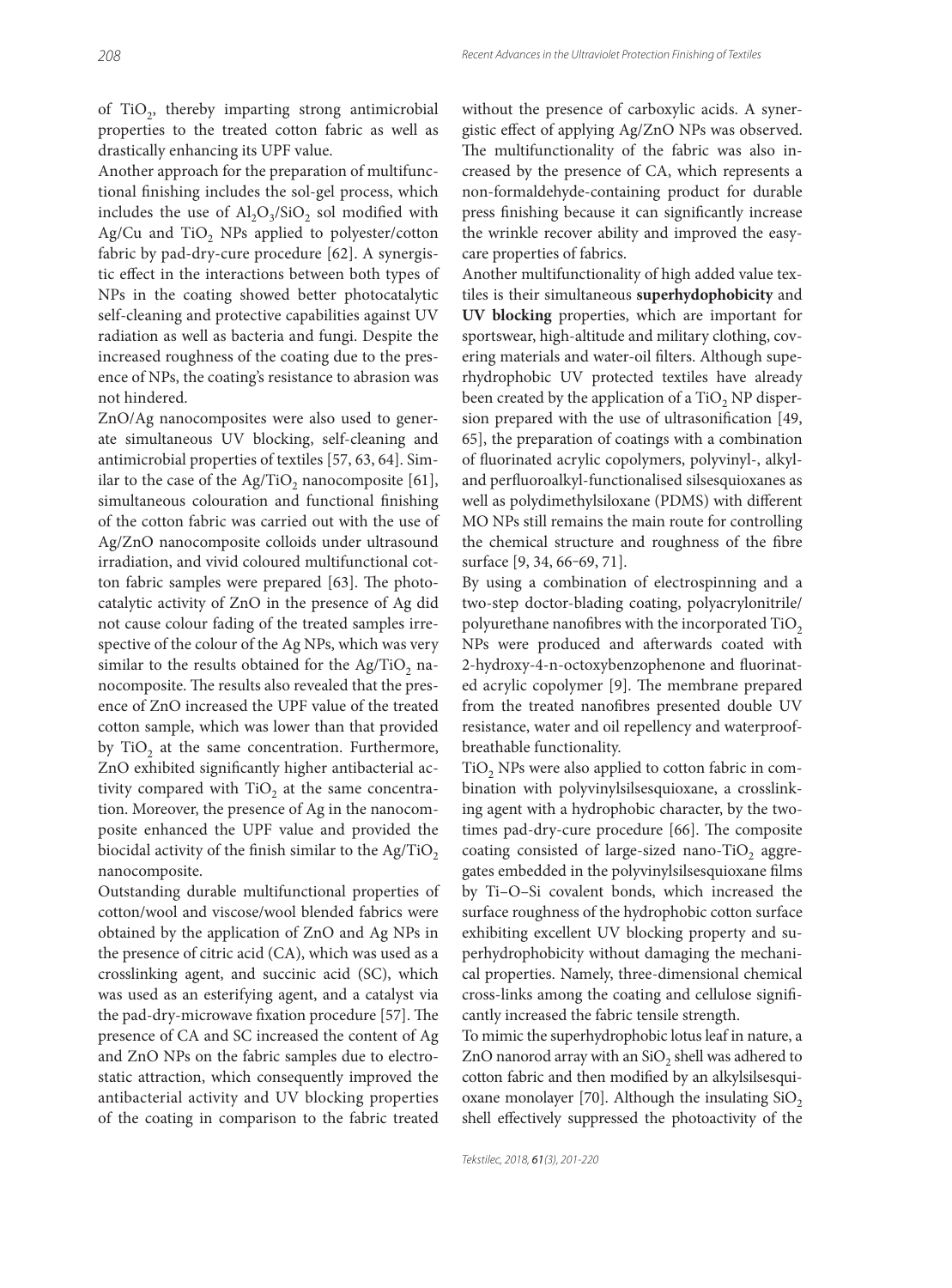ZnO nanorods, the alkylsilsesquioxane-modified  $ZnO/SiO<sub>2</sub>$  nanorod array provided the cotton fabric with an ultrahigh UPF value and durable superhydrophobic properties, even under prolonged UV radiation.

Perfluoroalkylsilsesquioxane was used for subsequent modification of cotton fabric previously coated by a dense film of  $CeO<sub>2</sub>$  [67]. The incorporation of CeO<sub>2</sub> particles can cause surface roughness because of the enhanced hydrophobic properties of perfluoroalkylsilsesquioxane, although it also resulted in a good UV protection property.

Two different cost-effective and scalable strategies were used to create UV blocking and superhydrophobic coatings using a combination of ZnO and PDMS. The first one included the construction of multi-layered PDMS-ZnO-PDMS composite coating on cotton fabric via deposition of adhesive layer of PDMS, which was followed by the subsequent deposition of ZnO NPs to enhance the surface roughness and a second PDMS layer to provide for water repellency [68]. In addition to the multifunctional properties, the treated fabric exhibited superior anti-abrasion and excellent laundering durability and was highly efficient for repetitive and versatile oil-water separation. The second approach included simple dip-coating, dropping, spinning or spraying application procedures of a prepared solution containing PDMS and ZnO NPs to polyester fabric [69]. The developed ultra-robust superhydrophobic fabric showed high repellency against water, strong acids, strong alkali and saturated salt solutions. The UV resistance of PDMS preserved the super hydrophobicity even after a long period of UV illumination. The uniform distribution of ZnO in the coating provided a high UV blocking effect for the fabric.

PDMS was also used in combination with CuS on cotton fabric [34]. In this research, the flower-like CuS was first synthesised via the solvothermal method, then dispersed in sol in combination with PDMS and applied to cotton fabric by the dip-cure method. In addition to its excellent UV blocking properties, the flower-like CuS, which consisted of self-assembled nanosheets with abundant mesopores between the nanosheets, provided a hierarchical rough surface topography that enhanced the water repellent properties of PDMS. The coating exhibited high washing durability and caused a negligible reduction in the mechanical properties of the cotton fabric.

To impart multifunctional **UV blocking, selfcleaning, antimicrobial** and **electrical conductivity properties**, graphene, graphene oxide (GO), Ag and antimony (Sb) were used in combination with MOs NPs. The GO/TiO<sub>2</sub> nanocomposites were prepared by mixing and sonification of both components in a sol, which was subsequently applied to cotton fabric by the dip-drying method [71]. The synergistic UV absorption of TiO<sub>2</sub> and GO provided a good UV blocking property to the fabric. The presence of GO in the GO/TiO<sub>2</sub> nanocomposite enhanced the photocatalytic efficiency of the coating, resulting in the increased photodegradation of the dye stain as well as the antimicrobial activity of the treated fabric. Furthermore, the photoinduced electrons in TiO<sub>2</sub> under UV radiation enhanced the reduction of oxygen functional groups from the GO, thus leading to improved electrical conductivity.

To develop UV blocking, electrical conductivity and high thermopower properties on cotton fabric, a ZnO and Sb/Ag/ZnO composite coating was created by the *in situ* solvothermal growth technique  $[64]$ . The Ag/ZnO composite imparted an excellent UPF value to the coated fabric, the Sb/Ag/ZnO composite increased the electrical conductivity, and the intergranular crystal structure of Ag/ZnO composite converted the cotton fabric from an insulator into a relatively high thermopower conductor, which is beneficial for the manufacturing of wearable electronic device material.

Graphene/Ag nanocomposites have also been recognised as an effective conductive and UV blocking material for polyester surface modification [36]. The coating was prepared in two stages that included the application of GO via an immersion-drying procedure and its chemical reduction into graphene nanosheets, which was followed by the *in situ* synthesis of Ag NPs to the graphene coated polyester fabric. The UV protection of the coating was provided by the UV absorption ability of the graphene nanosheets, and it was significantly improved in the presence of small amount of Ag NPs. Both the graphene nanosheets and Ag NPs also formed a conductive network, resulting in excellent electrical conductivity. The coated polyester showed excellent mechanical properties, including flexibility and stretchability, which provided the opportunity to use this material as electrodes in supercapacitors, solar cells and sensors.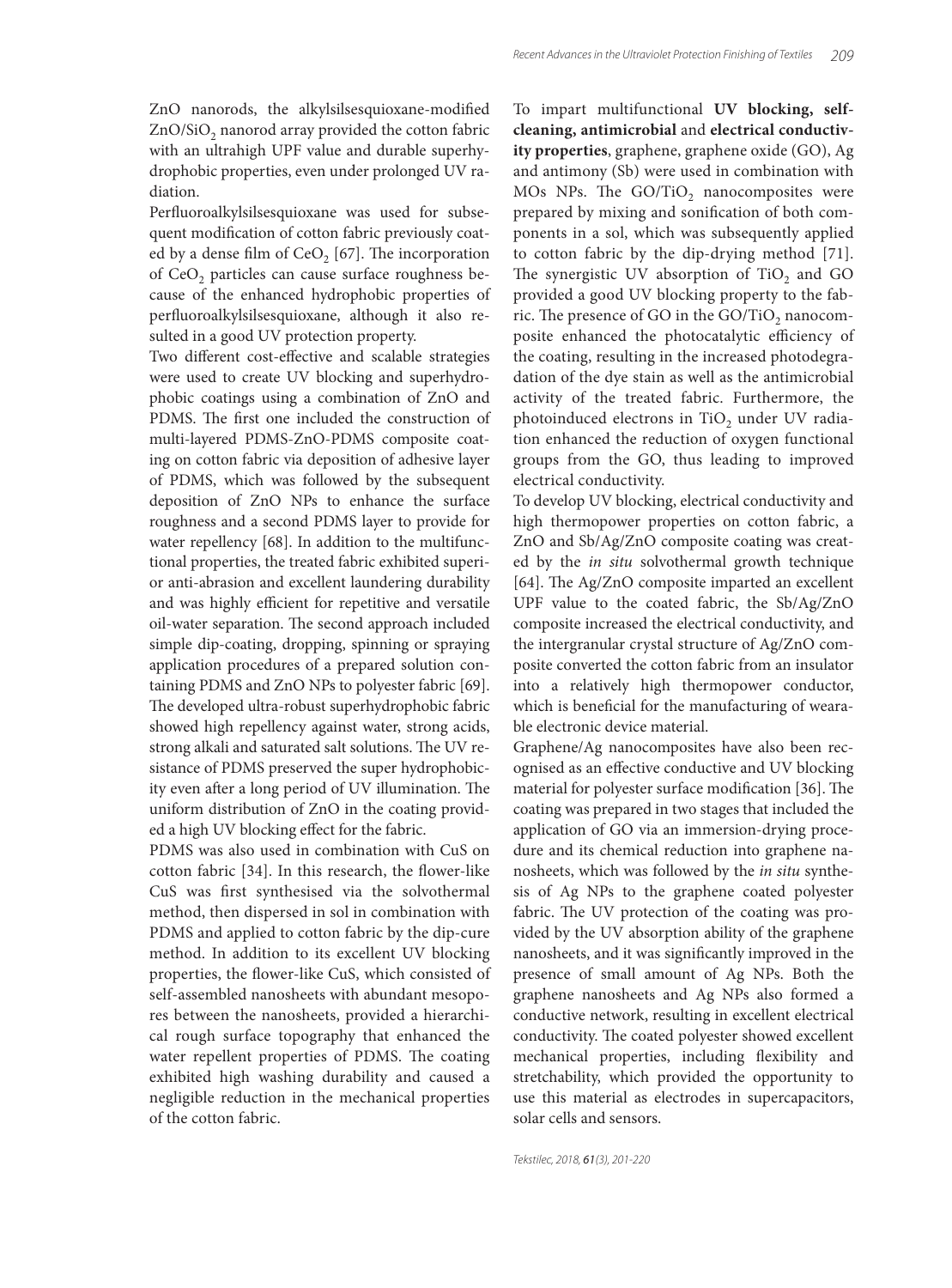To provide **UV resistance** and consequently **improve the tensile strength** of fabric under UV ageing, γ-methacryloxypropyl trimethoxysilane and illite, a natural clay with superior film-forming activity, were used to prevent photocatalytic degradation of textile fibres due to the inherent photoactivity of TiO<sub>2</sub> [72, 73]. A composite polyethylene fabric was prepared by radiation-induced graft polymerisation of γ-methacryloxypropyl trimethoxysilane followed by the subsequent co-hydrolysis of the graft chains with tetrabutyl titanate to create  $TiO<sub>2</sub>$ NPs. [72]. In the composed two-layered coating, the inner part consisted of an organically modified solsesquioxane layer to protect the textile fibres against photodegradation and the outer part consists of TiO<sub>2</sub> NPs to absorb UV radiation. The treated fabric exhibited much higher thermal resistance and significantly better mechanical properties after UV radiation than the untreated fabric.

To suppress TiO<sub>2</sub> photocatalytic activity, TiO<sub>2</sub> NPs were loaded onto the surface of illite microlayers in a hydrothermal reaction, and the as-prepared solution was then applied to cotton fabric via ultrasonification and drying [73]. The results showed that illite itself reflected part of UV light and therefore enhanced the UV blocking action of the TiO<sub>2</sub> NPs in the coating. Furthermore, the illite ensured that TiO<sub>2</sub> existed in NP form and increased the reflection and scattering of UV light. As a result, only small amount of UV light reached the fibres, thereby maintaining the mechanical properties of the fabric, even after long-term UV radiation.

New hybrid NPs consisting of nano turbostatic boron nitride and polydopamine shells on a  $CeO<sub>2</sub>$  core were synthesized and chemically grafted to aramid fibres to improve their UV resistance [74]. The double core-shell structure significantly reduced the photocatalytic activity and obviously improved the UV blocking effect of  $CeO<sub>2</sub>$ . The modified fibres had excellent thermal stability and mechanical properties.

Furthermore, the unique properties of graphenebased materials, i.e. UV absorption capabilities without photocatalytic activity and excellent mechanical and chemical properties, enabled their use as a weathering stabiliser of polymeric materials [35]. Namely, the incorporation of GO into polyurethane coating significantly improved the weathering resistance of the coating, and the stabilising performance was much more effective compared with that of organic UV absorbers.

To improve and/or impart functional properties to cotton and cotton/polyester fabrics, TiO<sub>2</sub>, ZnO and ZrO<sub>2</sub> NPs were combined with conventional organic finishing agents, i.e., modified N-dimethyloldihydroxyethylene urea as an easy-care agent, aminomodified PDMS as a softener, oxanilide-based compounds as a reactive UV absorber, nitrogen phosphate as a flame retardant agent, fluorinated acrylic copolymer as a water, oil and stain repellent agent, as well as Ag as an antimicrobial agent, and the textile substrates were applied using the pad-dry-cure procedure [31]. The results demonstrated that a synergistic effect occurred between the MO NPs and conventional organic agents in the coatings, thus suggesting that these finishing formulations can be used for the production of multifunctional textiles with outstanding performance and protective properties.

# 3 Ecological concerns associated with UV protection finishes and potential human health effects

#### 3.1 Organic aromatic compounds

Over the past decade, the application of organic UV absorbers has steadily increased. These products are used in various cosmetic products to provide protection to skin and hair against harmful UV radiation or merely to expand the shelf life of beauty products. An increasing number of materials contain organic UV absorbers, including textiles and plastics [75]. Therefore, during the life cycle of organic UV absorbers, their entry into the environment is inevitable. These substances have been found in surface waters, wastewater, drinking water, soil, sludge, fish and the human body [75]. Most organic UV filters based on p-aminobenzoic acid, benzophenone, cinnamate and salicylate have been assessed for multiple hormonal activities as well as for their effects on reproduction and fertility [75]. However, in the aquatic environment, predicted no-effect concentrations of benzophenone-3 and benzophenone-4 were found to be lower than those previously detected [76], indicating that the ecological risk of these substances remains low. Nevertheless, in ecological risk assessments, the potential biomagnification of organic UV absorbers should not be ignored. Because of their high lipophilicity and biological persistence, these substances have been shown to accumulate in the food chain. Therefore,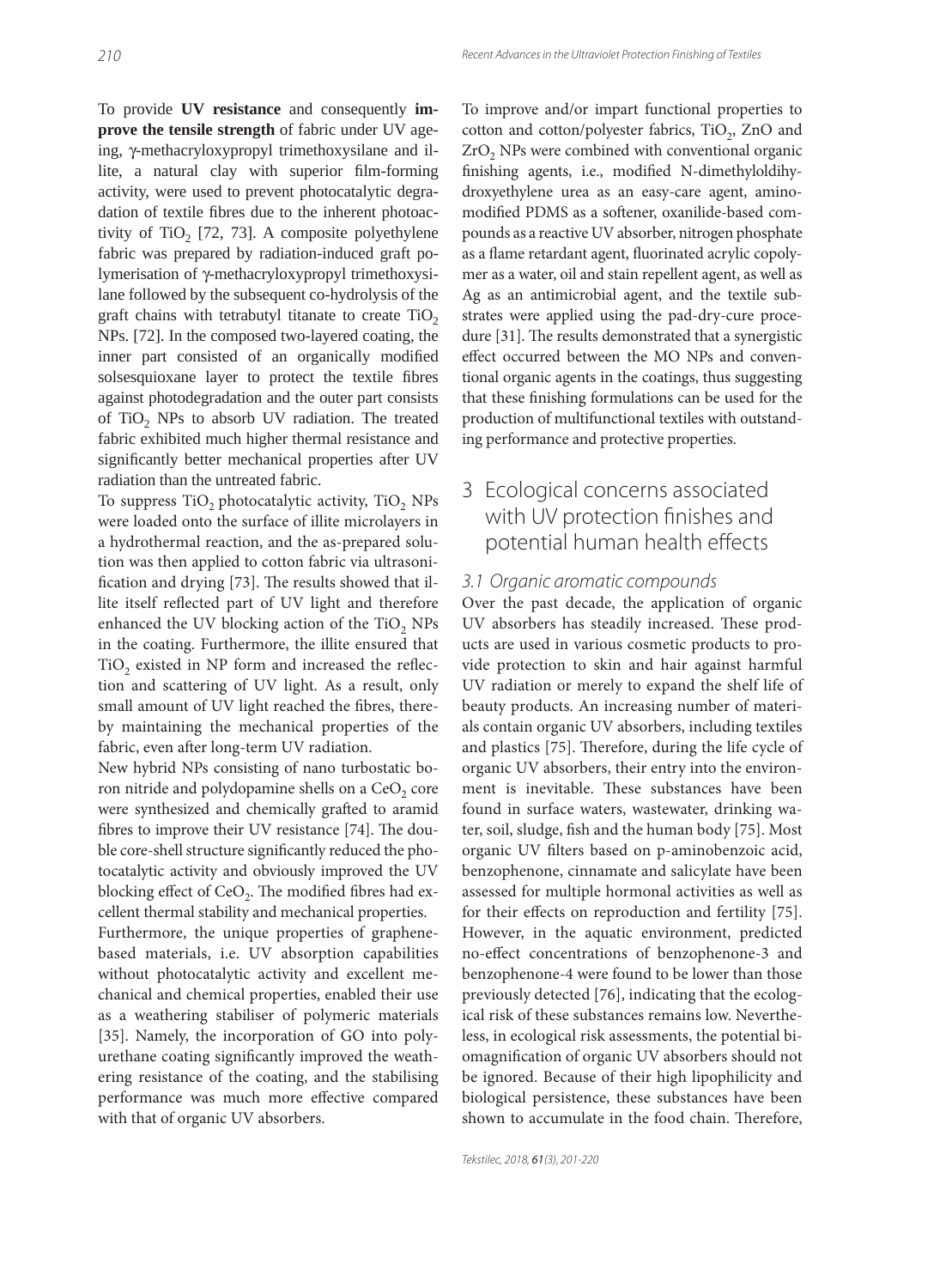in a recent study, the occurrence of eight organic UV filters was assessed in fish from four Iberian river basins [77], and the accumulation of benzophenone-3, ethylexyl methoxycinnamate and octocrylene was observed. When these chemicals accumulate, biomagnification is of crucial importance since higher levels of observed organic UV absorbers were detected in predator species, which occupy a higher position in the trophic chain.

The synergistic or antagonistic activities of multimixtures of UV absorbers also need to be considered when estimating their toxicity. Diaz-Cruz et al [75] performed in an *in vivo* study in which three-component mixtures of 3-benzylidene camphor, benzophenone-1 and benzophenone-2 at different concentrations and relative proportions were assessed for oestrogenic activity, and they showed that generally low concentrations of UV filters in the environment may not produce important oestrogenic effects on their own but may lead to increased oestrogenic activity of other xenoestrogens in a synergistic manner. In addition to their beneficial effects, UV absorbers influence the occurrence of dermatological problems and undesirable oestrogenic and antithyroid effects, which are ascribed to the parent compounds as well as their metabolites [78]. Accordingly, *in vivo* and *in vitro* studies showed that DNA damage induced by the presence of p-aminobenzoic acid was caused through the photosensitized formation of pyrimidine cyclobutane dimers and nondimer photoproducts as well as the photoaddition of p-aminobenzoic acid to thymine [79]. Importantly, each of these DNA injuries was correlated to a potential skin cancer incidence. However, as pointed out in review article by Godić [80], fear of the possible carcinogenic effects of organic UV absorbers on the skin is unjustified since most of these products degrade in the upper layers of the epidermis. Rather, their absorption via food in the gastrointestinal tract and possible carcinogenic effects should be of far greater concern. However, despite the potential (eco)toxicity associated with the long-term exposure to organic UV absorbers, their advantages greatly outweigh their potential risks.

#### 3.2 Metal and MOs NPs

Rapid development of nanotechnology resulted in a huge production of various metal and MOs NPs, particularly TiO<sub>2</sub>, followed by ZnO and CeO<sub>2</sub> as the second and third largest to the annual volume discharge, respectively [81]. These NPs are daily used in industrial, agriculture, medical and consumer applications. Therefore, during their life cycle there is a chance of exposure for workers, consumers and the environment. Potential toxicological risks of such exposure cannot be easily predicted or assessed, since NPs has both particulate and molecular identity, which induce different biological or ecological effects. Moreover, as pointed out by Pietroiusti [82] there is an urgent need for development of international standard methods for hazard prediction of NPs. Three key elements in NPs toxicity screening strategy have been outlined [83]: physiochemical characterization, *in vitro* assays and *in vivo* studies. Among physiochemical properties particle size and agglomeration state are one of the critical parameters for toxicity. Namely, it is generally assumed that aggregated nanoparticles are less toxic or biologically active, compared when in their nano-form. Besides particle size distribution, their shape, crystal structure, chemical composition and surface properties are also key parameters, when discussing their potential toxicity [84]. The latter can be evaluated by *in vitro tests*, providing information about *in vivo* effects of NPs. Accordingly, non-cellular tests as well as cell-based systems are taken into consideration, giving information upon biopersistance, free radical generation or activation of humoral systems. Regarding the *in vivo* testing of NPs toxicity, two tiers of studies were outlined by Oberdöster and his co-workers [83], i.e. tier 1 studies that are relevant to the concerns upon human exposure and tier 2 studies, which provide information for a complete risk assessment of a certain type of NPs. However, as pointed out by Joo et al [81], to resolve these issues fundamental understanding of the transformation processes, fate, transport and assessment of transformed NPs under various environmental conditions is necessary, bearing in mind that environment is a heterogeneous system, whereas impact of co-existing contaminants must be also considered. Accordingly, mobility of NPs, their diffusion and potential toxicity can be strongly affected by the presence of natural organic matter (i.e. humic substances and fluvic acids), whereby disagglomeration takes place [85]. The presence of different surfactants which are extensively used for the production of NPs in the environment media is also worrying. Namely, different functional groups present in the structure of surfactants may react with NPs and alter their physiochemical properties.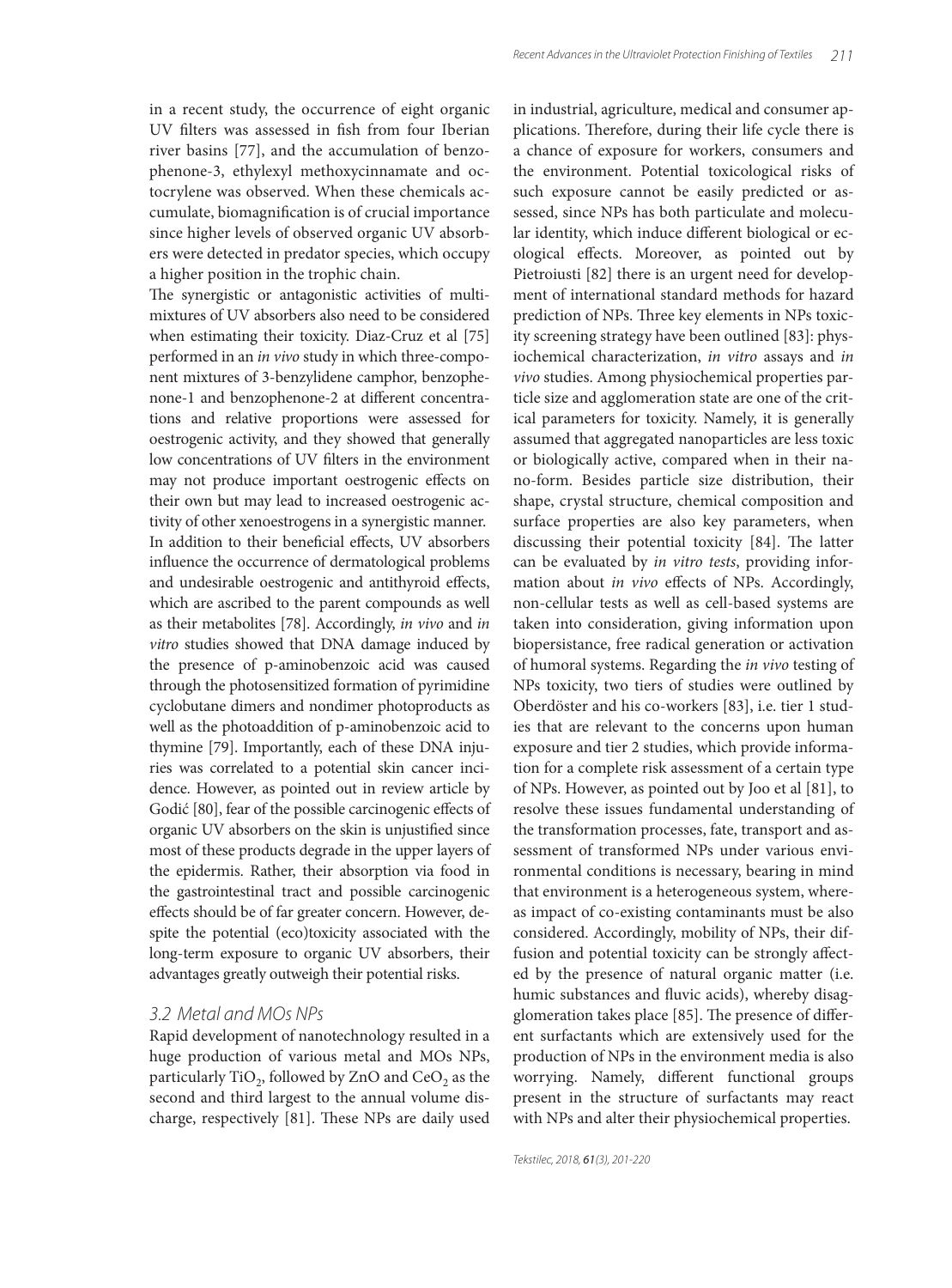Two mechanisms have been proposed to explain the toxicity of photocatalytically active  $TiO<sub>2</sub>$  and ZnO NPs, i.e., the generation of ROS and release of metal ions, which both lead to cellular inflammation and an oxidative stress response [86]. The intensity of both processes depends on the physiochemical properties of the NPs, which is related to their increased specific surface area compared with that of micron-sized metal particles. Therefore, due to ROS formation, the damaging effects of TiO<sub>2</sub> and ZnO NPs on different aquatic species and bacteria have been reported [87‒90]. Undoubtedly, the formation of toxic ROS is induced by UV light. However, Adams and his co-workers [91] reported the inhibitory effect of TiO<sub>2</sub> and ZnO NPs against gram-positive *Bacillus subtilis* and gram-negative *Escherichia coli* under dark conditions, suggesting that another mechanism contributes to the toxicity of these NPs, such as the solubility of oxide NPs and release of metal ions, which strongly influences their toxicity. In the case of ZnO NPs, the water chemistry has an important influence on the aggregation/dissolution process [92], and the solubility of ZnO NPs can more than double in sea water compared with that of bulk ZnO, thus lead to the increased release of  $Zn^{2+}$  ions. This process is temperature dependent. As observed by Woong [93], the formation of  $Zn^{2+}$  ions from  $ZnO$  NPs decreases as the water temperature increases. Importantly, lowering the water temperature significantly enhances the uptake of natural organic matter and  $Zn^{2+}$  (as a heavy metal surrogate) to the surface of ZnO NPs [92]. Therefore, altered ZnO NPs are likely to release surface-adsorbed contaminants at elevated temperatures, thus implementing a "Trojan Horse effect" [94]. Accordingly, the direct uptake of TiO<sub>2</sub> and ZnO NPs in a concentration-dependent manner was observed for the model bacterium *Salmonella typhimurium*, and it demonstrated weak mutagenic and possible carcinogenic potential [84].

Once in the aquatic environment,  $CeO<sub>2</sub>$  NPs are highly agglomerative, which keeps the particles' surface area available for interactions with cells or organisms [95]. In this respect, the ecotoxicity of  $CeO<sub>2</sub>$ NPs against representatives of different trophic levels, i.e., from primary producers to secondary consumers, was studied. The toxic effects against algae and amphibian larvae was proven [96; 95; 97], although  $CeO<sub>2</sub>$  was not toxic for planktonic crustaceans, midge

fly larvae and zebrafish embryos. Compared with  $TiO<sub>2</sub>$  and ZnO NPs, the toxicity of CeO<sub>2</sub> likely is not related to the generation of ROS or the direct effect of dissolved Ce or  $CeO<sub>2</sub>$  NP uptake. Rather, the harmful effect of CeO<sub>2</sub> NPs was mainly ascribed to the clustering of the particle aggregates around the algal cells as well as to the tendency of  $CeO<sub>2</sub>$ NPs to aggregate and sediment in the case of amphibian larvae [96, 97]. Amphibian larvae are filter feeders, and their contamination can occur either by skin contact or water filtration. Since these sarava organisms are the base of the trophic chain, the entry of the CeO<sub>2</sub> NPs *via* the trophic route into secondary consumers is extremely alarming, suggesting possible drastic consequences in the case of biomagnification [97]. The increased toxicity of  $CeO<sub>2</sub>$  NPs was ascribed to their high stability in aquatic environments as a result of possible elevated surface repulsive forces, which also influenced their decreased removal from water as well as decreased retention in porous media [98].

During the production and use of metal and metal oxide NPs, human exposure is inevitable. There are various routes for entry of NPs, such as from the occupational environment to the worker's body or from different products into a consumer's body. For functionalized textiles, the most frequent exposure route appears to be the inhalation of dust released from the textile during its use and/or by skin contact. TiO<sub>2</sub> and ZnO NPs are considered harmless when exposed to healthy skin [99, 100]. However, mixed-phase  $TiO<sub>2</sub>$  (i.e., anatase and rutile) can cause oxidative injury to the skin under sunlight exposure, thus demonstrating more toxic effects to cells than pure phase NPs. Namely, induced by UV radiation, mixed-phased  $TiO<sub>2</sub>$  NPs caused hierarchical oxidative stress toxicological responses that resulted in human keratinocyte cell death and mouse skin damage. Importantly, without sunlight exposure, mixed-phased  $TiO<sub>2</sub>$  NPs did not induce notable toxicity [101].

Upon inhalation,  $TiO<sub>2</sub>$ , ZnO and CeO<sub>2</sub> NPs caused an inflammatory effect in human bronchial epithelial cells via oxidative stress [83 102, 103]. In high doses, ZnO NPs also presented a certain level of cytotoxicity and led to reduced lung cell viability or even cell death. Kim and co-workers [104] performed *in vitro* assessments and compared the toxicity of TiO<sub>2</sub>, ZnO and CeO<sub>2</sub> NPs to human epithelial cells in terms of cell proliferation, cell viability,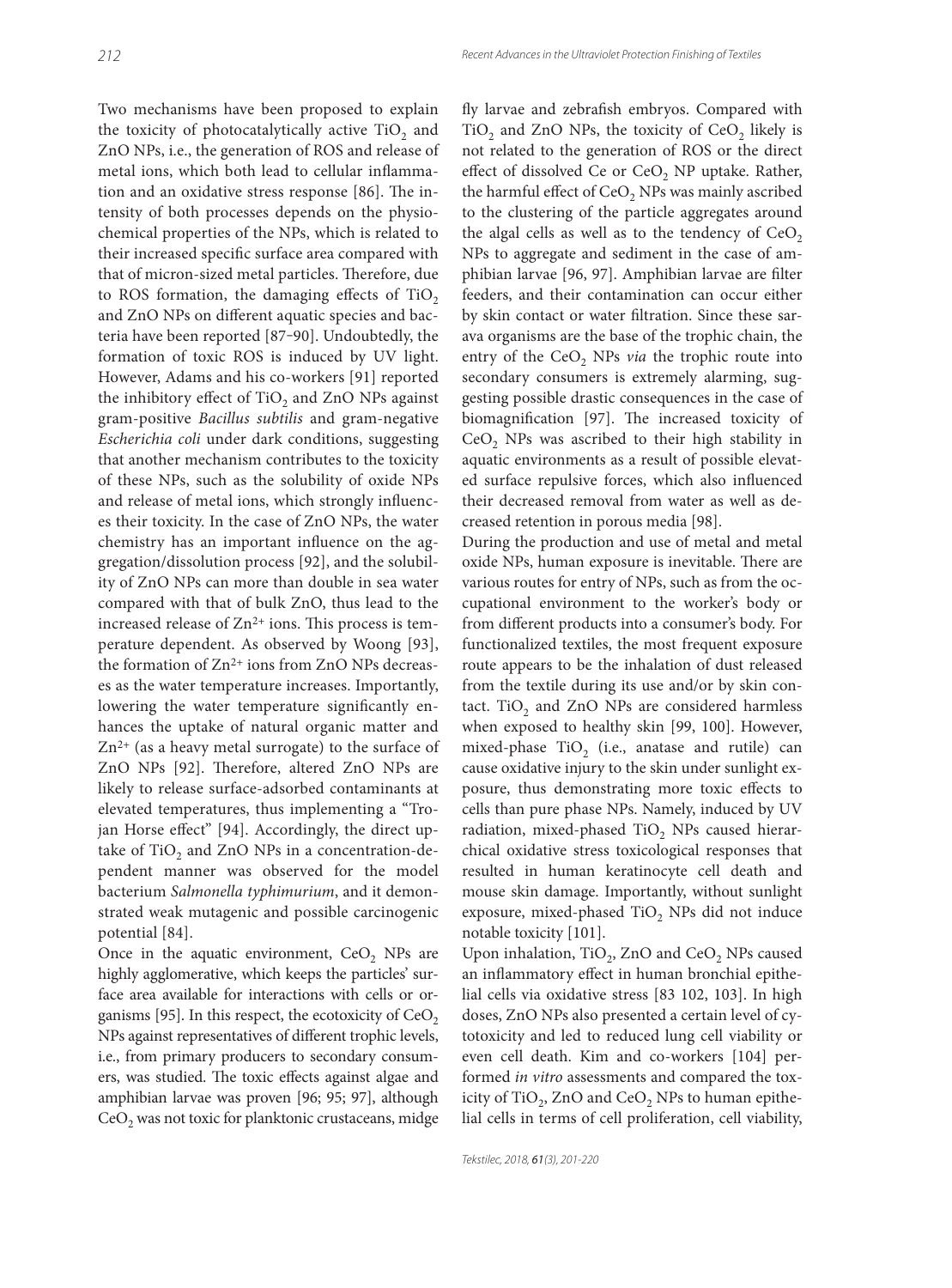membrane integrity and oxidative stress. Among the tested NPs, ZnO exhibited the highest cytotoxicity, followed by  $TiO<sub>2</sub>$  and  $CeO<sub>2</sub>$ , which both showed little adverse effects on cell proliferation and cell viability, although in the case of  $TiO<sub>2</sub>$  NPs, oxidative stress in a concentration- and time-dependent manner was observed. Nevertheless, when these particles were applied to the fibres, none of the functionalized textile samples were cytotoxic upon exposure to various human cells, thus demonstrating high biocompatibility [30, 46, 105].

#### 3.3 Non-metals

As a representative of a novel class of carbon-based engineered nanomaterials, GO NP production has been constantly increasing and may overtake carbon nanotubes in applications [106]. Despite being a relatively novel material, evidence has demonstrated the cytotoxicity of GO NPs on various types of cells via a number of mechanisms, such as membrane damage, ROS generation, and expression level alterations of several key genes related to apoptosis [107]. Adverse effects against non-mammalian were also determined, and toxicity against *Caenorhabditis elegans* (*C. elegans*), a representative of roundworms, has primarily been studied [108-112]. These studies showed impaired functions in the intestine, neurons and reproductive organs upon exposure to GO NPs, which were ascribed to a weakened epidermal barrier as a consequence of peroxidase formation in the epidermis. Accordingly, RNA damage was demonstrated, which promoted the susceptibility to GO toxicity and enhanced GO accumulation [106]. This finding is of particular concern as *C. elegans* represents an intermediate between unicellular eukaryotes and more complex organisms, such as vertebrates and higher plants, thus showing a possible biomagnification tendency. The *in vivo* biodistribution of GO NPs was studied by Zhang et al [113], who found that after their intravenous injection in mice, GO NPs predominantly deposited in the lungs over long time period, and they induced pulmonary oedema and granuloma formation in the lung. However, no noticeable organ damage via inflammation was observed for surface-modified GO NPs [114], implying that introducing different polymers and functional groups on the surface of graphene decreases its *in vivo* toxicity, thus improving graphene's biocompatibility.

### 4 Conclusion

In this review, the most important research directions in the field of UV protection finishing of textiles were presented. In the case of organic UV absorbers, the UV-absorbing bioactive substances have increasingly established as eco-friendly neverending resources of natural finishes. Among them, extracts from various plants, such as Marine macroalgae (seaweeds), Marigold (*Tagetes erecta*), *Aloe Vera* and *Scutellaria baicalensis Georgi* have been applied to textile fibres because of their great UV absorbing potential.

In the case of inorganic UV blockers, the most contemporary research includes the production of textiles with multifunctional UV protection, antimicrobial, water and oil repellent and easy-care properties, electrical conductivity, UV aging resistance, thermal stability and flame retardancy.

Besides the beneficial protective effect of UV protection finishing against harmful UV radiation, the growing use of organic and inorganic UV protection finishes over the last decades have caused environmental concerns since different toxic degradation products of the UV absorbers as well as NPs have been found to be bioaccumulated. These environmental issues dictate professional handling with UV protection finishes.

### References

- 1. YU, Sung-Lim, LEE, Sung-Keun. Ultraviolet radiation: DNA damage, repair, and human disorders. *Molecular and Cellular Toxicology*, 2017, **13**, 21−28, doi: 10.1007/s13273-017-0002-0.
- 2. SIVAMANI, Raja K., CRANE, Lori A., DELLAV-ALLE, Robert P. The benefits and risks of ultraviolet (UV) tanning and its alternatives: the role of prudent sun exposure. *Dermatolig Clinics*, 2009, **27**(2), 49–54, doi: 10.1016/j.det.2008. 11.008.
- 3. D'ORAZIO, John, JARRETT, Stuart, AMARO-ORTIZ, Alexandra, SCOTT, Timothy. UV radiation and the skin. *International Journal of Molecular Sciences*, 2013, **14**, 12222−12248, doi: 10. 3390/ijms140612222.
- 4. DAS, Biswa Ranjan. UV Radiation protective clothing. *The Open Textile Journal*, 2010, 3, 14−21.
- 5. SCHINDLER, W. D., HAUSER, P. J. Ultraviolet protection finishes. In *Chemical finishing of*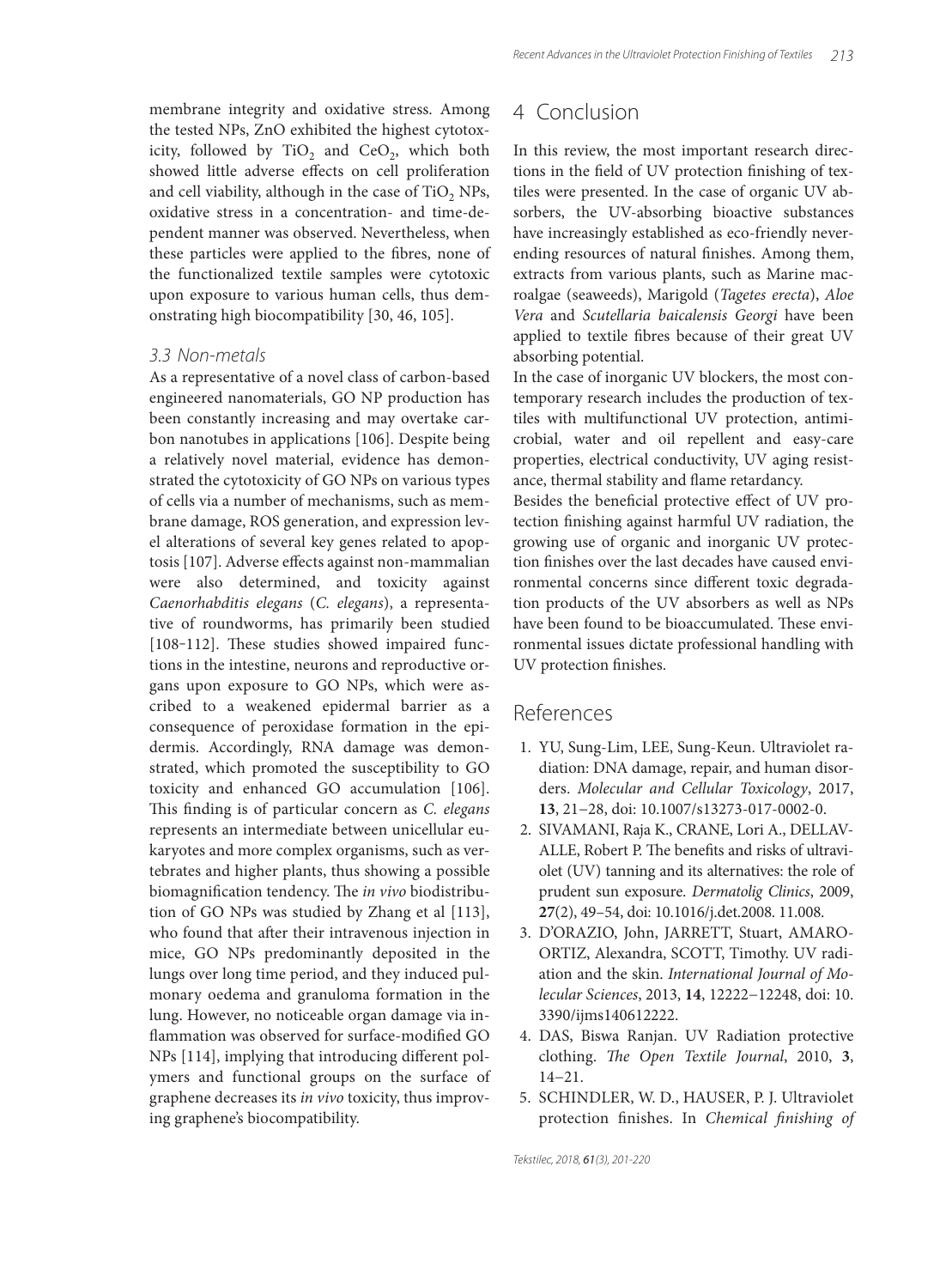*textiles*. Cambridge : Woodhead Publishing Limited, 2004, pp. 157−164.

- 6. BODUR, Mehmet Safa, BAKKAL, Mustafa, SONMEZ, Hasret Ece. A Study on Photostabilizer additives on textile fiber reinforced polymer composites: mechanical, thermal, and physical analysis. *Polymer Engineering and Science*, 2017, doi: 10.1002/pen.
- 7. RADETIĆ, Maja. Functionalization of textile materials with TiO<sub>2</sub> nanoparticles. *Journal of Photochemistry and Photobiology C: Photochemistry Reviews*, 2013, **16**, 62−76, doi: 10.1016/j. photochemrev.2013.04.002.
- 8. YANG, Hongying, ZHU, Sukang, PAN, Ning. Studying the mechanisms of titanium dioxide as Ultraviolet-blocking additive for films and fabrics by an improved scheme. *Journal of Applied Polymer Science*, 2004, **92**, 3201–3210.
- 9. XU, Yue, SHENG, Junlu, YIN, Xia, YU, Jianyong, DING, Bin. Functional modification of breathable polyacrylonitrile/polyurethane/TiO2 nanofibrous membranes with robust ultraviolet resistant and waterproof performance. *Journal of Colloid and Interface Science*, 2017, **508**, 508−516, doi: 10.1016/j.jcis.2017.08.055.
- 10. ZHANG, L., MOU, J. Nano-materials and nanostructure. Beijing : *Science Press*, 2001, p. 84.
- 11. ALEBEID, Omer Kamal, ZHAO, Tao. Review on: developing UV protection for cotton fabric. The Journal of The Textile Institute, 2017, **108**(12), 2027−2039, doi: 10.1080/00405000. 2017.1311201.
- 12. WONG, Wai-Yin, LAM, Jimm Kwok-Cheong, KAN, Chi-Wai, POSTLE, Ronald. Ultraviolet protection of weft -knitted fabrics. *Textile Progress*, 2016, **48**(1), 1−54, doi: 10.1080/00405167. 2015. 1126952.
- 13. GUGUMUS, F. *Developments in the UV-stabilisation of polymers*. London : Applied Science Publishers, 1979.
- 14. AKRMAN, Jiri, PRIKRYL, Josef. Application of benzotriazole reactive UV absorbers to cellulose and determining sun protection of treated fabric spectrophotometrically. *Journal of Applied Polymer Science*, 2008, **108**, 334−341, doi: 10.1002/app.
- 15. CHAKRABORTY, J. N., SHARMA, Vivek, GAUTAM, Preeti. Enhancing UV Protection of cotton through application of novel UV absorbers. *Journal of Textile and Apparel, Technology and Managment*, 2014, **9**(1).
- 16. STAFFA, Lucas H., AGNELLI, Jose Augusto M., DE SOUZA, Miguel L., BETTINI, Silvia H. P. Evaluation of interactions between compatibilizers and photostabilizers in coir fiber reinforced polypropylene composites. *Polymer engineering and science*, 2017, **1185**, doi: 10. 1002/pen.
- 17. CZAJKOWSKI, Wojciech, MAMNICKA, Justyna, LOTA, Wieslawa, LEWARTOWSKA, Joanna. Application of reactive UV-absorbers for increasing protective properties of cellulose fabrics during standard laundering process. *Fibers and Polymers*, 2012, **13**(7), 948−953, doi: 10.1007/s12221-012-0948-4.
- 18. FENG, Yajuan, LI, Daikun, ZHANG, Fengxiu, ZHANG, Guangxian. A novel reactive anti-ultraviolet finishing of cotton fabric based on Ndihydroxy ethylene cyanoguanidine. *Textile Research Journal*, 2017, **87**(14), 1722−1729, doi: 10.1177/0040517516658515.
- 19. SHEN, Yun, ZHEN, Lili, HUANG, Dan, XUE, Jiang. Improving anti-UV performances of cotton fabrics via graft modification using a reactive UV-absorber. *Cellulose*, 2014, **21**, 3745– 3754, doi: 10.1007/s10570-014-0367-3.
- 20. JANARTHANAN, M., SENTHIL KUMAR, M. The properties of bioactive substances obtained from seaweeds and their applications in textile industries. *Journal of Industrial Textiles*, 2018, **48**(1), 36−40, doi: 10.1177/1528083717692596.
- 21. SHABBIR, Mohd, RATHER, Luqman Jamel, MOHAMMAD, Faqeer. Economically viable UV-protective and antioxidant finishing of wool fabric dyed with Tagetes erecta flower extract: Valorization of marigold. *Industrial Crops & Products*, 2018, **119**, 277–282, doi: 10.1016/j. indcrop.2018.04.016.
- 22. SUBRAMANI, Karthik, SHANMUGAM, Balu Kolathupalayam, RANGARAJ, Suriyaprabha, PALANISAMY, Manivasakan, PERIASAMY, Prabu, VENKATACHALAM, Rajendran. Screening the UV-blocking and antimicrobial properties of herbal nanoparticles prepared from Aloe vera leaves for textile applications. *IET Nanobiotechnology*, 2017, 1751−8741, doi: 10.1049/iet-nbt.2017.0097.
- 23. ZHOU, Yuyang, YANG, Zhi-Yi, TANG, Ren-Cheng. Bioactive and UV protective silk materials containing baicalin  $-$  The multifunctional plant extract from Scutellaria baicalensis Georgi.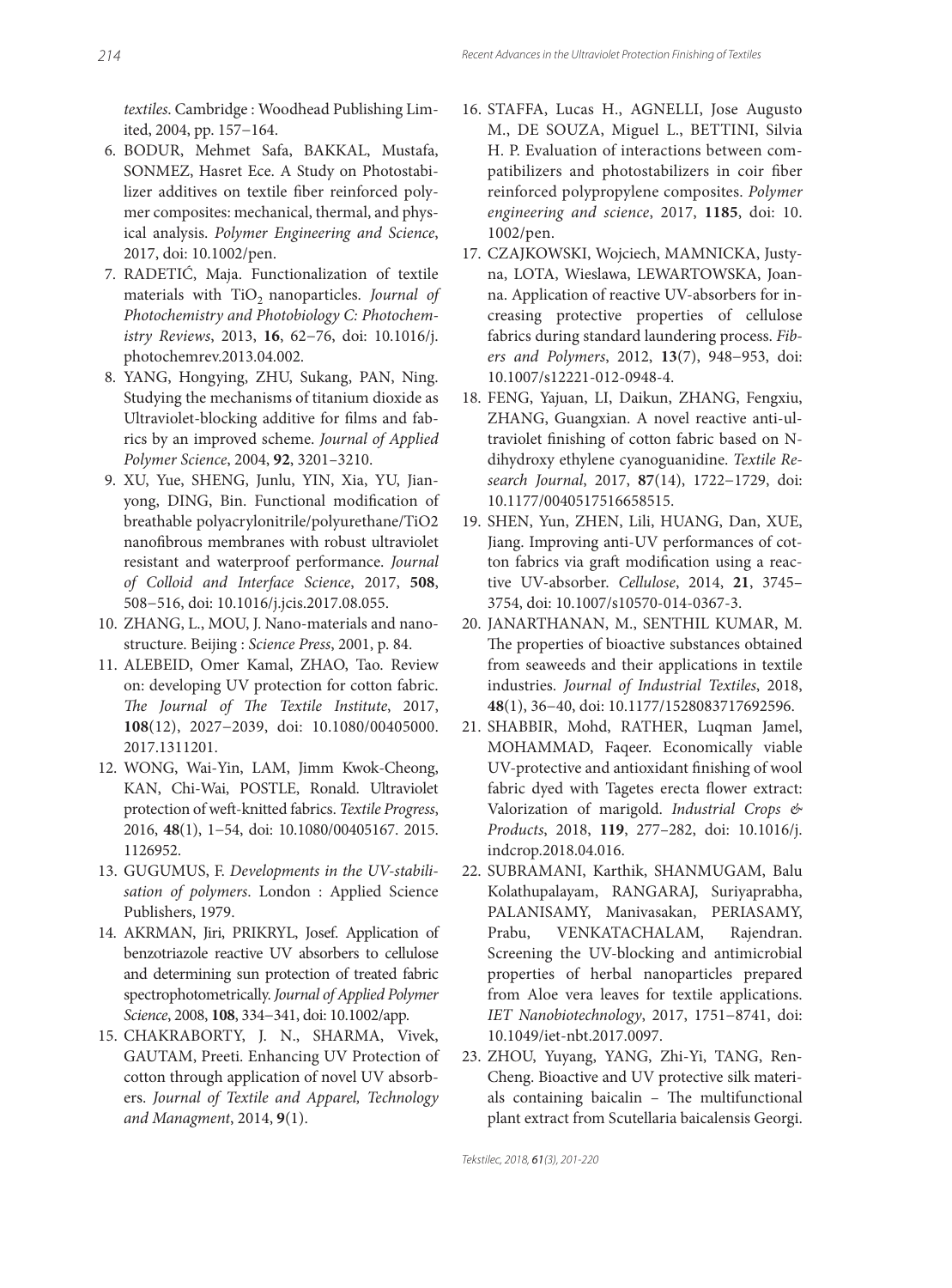*Materials Science and Engineering*, 2016, **C 67**, 336–344, doi: 10.1016/j.msec.2016.05.063.

- 24. KOH, Eunmi, HONG, Kyung Hwa. Functional fabric treatment using tannic acid and extract from purple-fleshed sweet potato. Textile Re*search Journal*, 2017, **87**(7), 790−798, doi: 10. 1177/0040517516639829.
- 25. SAEWAN, Nisakorn, JIMTAISONG, Ampa. Photoprotection of natural flavonoids. *Journal of Applied Pharmaceutical Science*, 2013, **3**(09), 129−141, doi: 10.7324/JAPS.2013.3923.
- 26. ADEEL, Shahid, GULZAR, Tahsin, AZEEM, Muhammad, REHMAN, Fazal-ur, SAEED, Muahammad, HANIF, Iram, IQBAL, Naeem. Appraisal of marigold flower based lutein as natural colourant for textile dyeing under the influence of gamma radiations. *Radiation Physics and Chemistry*, 2017, **130**, 35−39, doi: 10. 1016/j.radphyschem.2016.07.010.
- 27. GHAYEMPOUR, S., MONTAZER, M., MAH-MOUDI RAD, M. Simultaneous encapsulation and stabilization of Aloe vera extract on cotton fabric for wound dressing application. *Royal Society of Chemistry*, 2016, **6**, 111895−111902, doi: 10.1039/c6ra22485g.
- 28. MOAFI, Hadi Fallah, SHOJAIE, Abdollah Fallah, ZANJANCHI, Ali. The comparative study of photocatalytic self-cleaning properties of synthesized nanoscale titania and zirconia onto polyacrylonitrile fibers. *Journal of Applied Polymer Science*, 2010, **118**, 2062−2070, doi: 10.1002/app.32463.
- 29. DADVAR, Saeed, TAVANAI, Hossein, MOR-SHED, Mohammad. UV-protection properties of electrospun polyacrylonitrile nanofibrous mats embedded with MgO and Al2O3 nanoparticles. *Journal of Nanoparticle Research*, 2011, **13**, 5163–5169, doi: 10.1007/s11051-011-0499-4.
- 30. LU, Zhisong, MAO, Cuiping, MENG, Mei, LIU, Sangui, TIAN, Yunli, YU, Ling, SUN, Bai, LI, Chang Ming. Fabrication of CeO2 nanoparticle-modified silk for UV protection and antibacterial applications. *Journal of Colloid and Interface Science*, 2014, **435**, 8−14, doi: 10.1016/j. jcis.2014.08.015.
- 31. IBRAHIM, N. A., EL-ZAIRY, E. M., EID, B. M., EMAM, E., BARKAT, S. R., A new approach for imparting durable multifunctional properties to linen-containing fabrics. *Carbohydrate Polymers*, 2017, **157**, 1085−1093, doi: 10.1016/j. carbpol.2016.10.074.
- 32. KE, Zhang, MIAO, Du, LEI, Hao, JIANPING, Meng, JINING, Wang, XIAOPENG, Liu, ZHE-JUN, Deng, JIE, Min, BO, Zhao. Thermal stability test and ageing mechanisms study of different solar selective absorbing coatings. *Surface & Coatings Technology*, 2017, **323**, 65−71, doi: 10.1016/j.surfcoat.2016.08.092.
- 33. TIAN, Mingwei, HU, Xili, QU, Lijun, DU, Minzhi, ZHU, Shifeng, SUN, Yaning, HAN, Guangting. Ultraviolet protection cotton fabric achieved via layer-by-layer self-assembly of graphene oxide and chitosan. *Applied Surface Science*, 2016, **377**, 141−148, doi: 10.1016/j. apsusc.2016.03.183.
- 34. XU, Lihui, ZHANG, Xuanyu, SHEN, Yong, DING, Ying, WANG, Liming, SHENG, Yu. Durable superhydrophobic cotton textiles with Ultraviolet-blocking property and photocatalysis based on flower-like copper sulfide. *Industrial and Engineeing Chemistry Research*, 2018, **57**, 6714−6725, doi: 10.1021/acs.iecr.8b00254.
- 35. HASANI, M., MHDAVIAN, M., YARI, H., RAM-EZANZADEH, B. Versatile protection of exterior coatings by the aid of graphene oxide nanosheets; comparison with conventional UV absorbers. *Progress in Organic Coatings*, 2017, **116**, 90−101, doi: 10.1016/j.porgcoat.2017. 11.020.
- 36. OUADIL, B., CHERKAOUI, O., SAFI, M., ZA-HOUILY, M. Surface modification of knit polyester fabric for mechanical, electrical and UV protection properties by coating with graphene oxide, graphene and graphene/silver nanocomposites. *Applied Surface Science*, 2017, **414**, 292−302, doi: 10.1016/j.apsusc.2017.04.068.
- 37. JIANG, Shouxing, MIAO, Dagang, XU, Jiangtao, SHANG, Songmin, NING, Xin, ZHU, Ping. Preparation and characterization of shielding textiles to prevent infrared penetration with Ag thin films. *Journal of Materials Science Mater Electron*, 2017, **28**, 3542–3547, doi: 10.1007/ s10854-016-5955-6.
- 38. WIENER, J., CHLÁDOVÁ, A., SHAHIDI, S., PETEROVÁ, L. Effect of UV irradiation on mechanical and morphological properties of natural and synthetic fabric before and after nano-Tio2 padding. *Autex Research Journal*, 2017, **17**(4), 370−378, doi: https://doi.org/10.1515/ aut-2017-0002.
- 39. HOSSAIN, Mohammed Asif, RAHMAN, Moshiur. A Review of nano particle usage on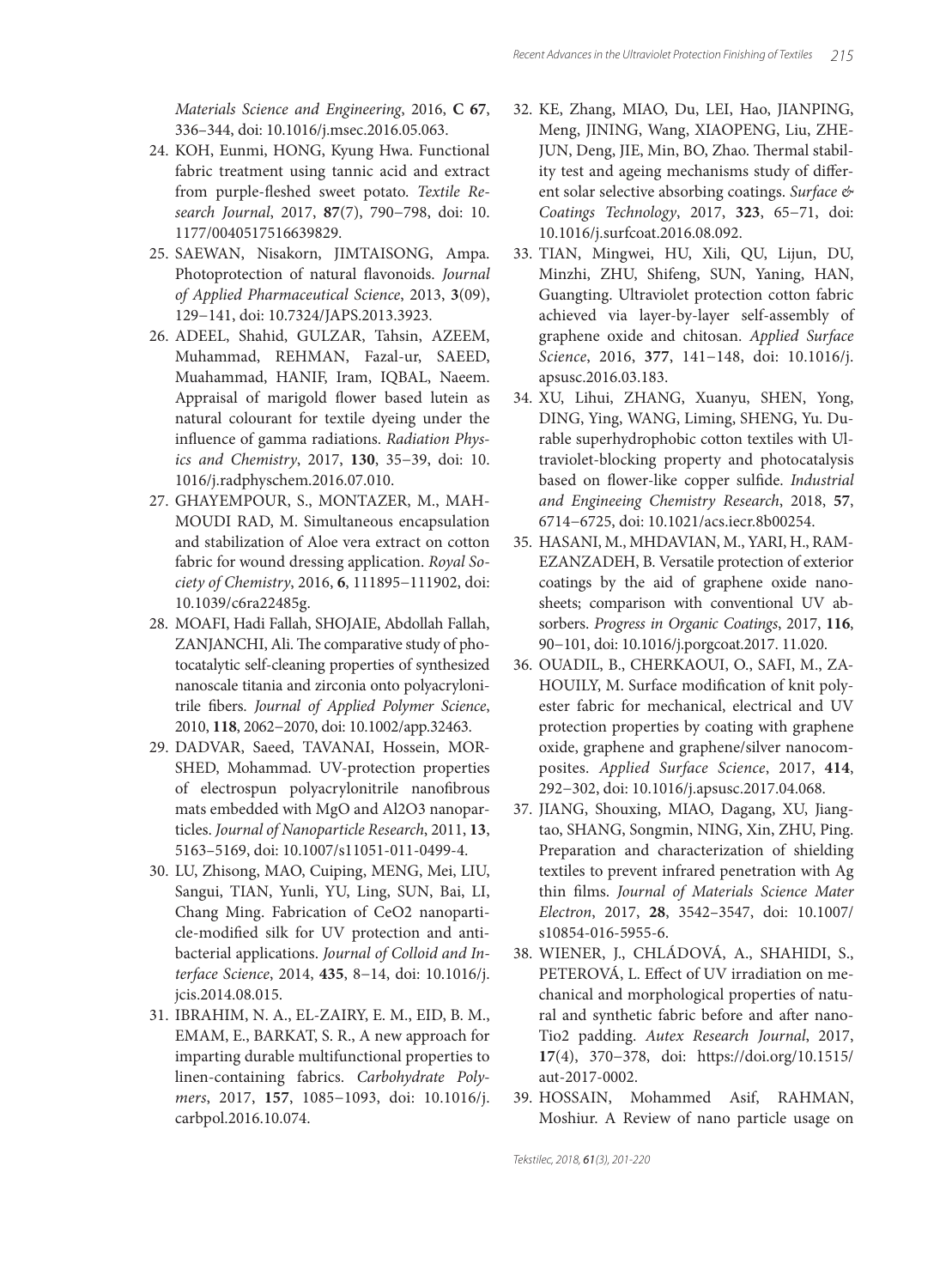textile material against Ultra Violet radiation. *Journal of Textile Science and Technology*, 2015, **1**, 93−100, doi: 10.4236/jtst.2015.13010.

- 40. REINOSA, Julian Jimenez, DOCIO, Carmen Maria Alvarez, RAMIREZ, Victor Zapata, LOZ-ANO, Jose Francisco Fernandez. Hierarchical nano ZnO-micro TiO2 composites: High UV protection yield lowering photodegradation in sunscreens. *Ceramics International*, 2018, **44**(3), 2827−2834, doi: 10.1016/j.ceramint.2017.11.028.
- 41. OLLER, I., GERNJAK, W., MALDONADO, M. I., PEREZ-ESTRADA, L. A., SANCHEZ-PE-REZ, J. A., MALATO, S. Solar photocatalytic degradation of some hazardous water-soluble pesticides at pilot-plant scale. *Journal of Hazardous Materials*, 2006, **138**(3)**,** 2006, 507−517, doi: 10.1016/j.jhazmat.2006.05.075.
- 42. LI, M., LI, G., JIANG, J., ZHANG, Z., DAI, X., MAI, K. Ultraviolet resistance and antimicrobial properties of ZnO in the polypropylene materials: a review. *Journal of Material Science and Technology*, 2015, **31**, 2015, 331–339, doi: 10. 1016/j.jmst.2014.11.022.
- 43. SMIJS, Threes G., PAVEL, Stanislav. Titanium dioxide and zinc oxide nanoparticles in sunscreens: focus on their safety and effectiveness. *Nanotechnology, Science and Applications*, 2011, **4**, 95−112, doi: 10.2147/NSA.S19419.
- 44. TAO, Xuchen, HU, Chenggong, XU, Zhenzhen, ZHU, Meifang, XIE, Maobin, LI, Yi, LI, Gang. Development and antiultraviolet properties of epoxidized styrene- butadiene-styrene nanofibers loaded with nanometer titania dioxide. *Journal of Industrial Textiles*, 2017, **46**(8), 1715−1724, doi: 10.1177/1528083716647200.
- 45. MISHRA, Anu, BUTOLA, Bhupendra Singh. Development of cotton fabrics with durable UV protective and self-cleaning property by deposition of low TiO2 Levels through sol–gel process. *Photochemistry and Photobiology*, 2018, **94**, 503–511, doi: 10.1111/php.12888.
- 46. EL-NAGGAR, Mehrez E., SHAARAWY, S., HE-BEISH, A. A. Multifunctional properties of cotton fabrics coated with in situ synthesis of zinc oxide nanoparticles capped with date seed extract. *Carbohydrate Polymers*, 2018, **181**, 307−316, doi: 10.1016/j.carbpol.2017.10.074.
- 47. SHAHEEN, Th. I., EL-NAGGAR, Mehrez, AB-DELGAWAD, Abdelrahman M., HEBEISH, A. Durable antibacterial and UV protections of in

situ synthesized zinc oxide nanoparticles onto cotton fabrics. *International Journal of Biological Macromolecules*, 2016, **83**, 426–432, doi: 10. 1016/j.ijbiomac.2015.11.003.

- 48. NOORIAN, Seyyed Abbas, HEMMATINE-JAD, Nahid, BASHARI, Azadeh. One-pot synthesis of Cu2O/ZnO nanoparticles at present of folic acid to improve UV-protective effect of cotton fabrics. *Photochemistry and Photobiology*, 2015, **91**, 510−517, doi: 10.1111/php. 12420.
- 49. ZHOU, Shunli, WANG, Feng, BALACHAN-DRAN, Subramanian, LI, Gen, ZHANG, Xiuqin, WANG, Rui, LIU, Peng, DING, Yanfen, ZHANG, Shimin, YANG, Mingshu. Facile fabrication of hybrid PA6-decorated  $TiO<sub>2</sub>$  fabrics with excellent photocatalytic, antibacterial, UV light-shielding, and super hydrophobic properties. *New Journal of Chemistry*, 2017, **7**, 52375− 52381, doi: 10.1039/c7ra09613e.
- 50. LI, Shuhui, ZHU, Tianxue, HUANG, Jianying, GUO, Qingqing, CHEN, Guoqiang, LAI, Yuekun. Durable antibacterial and UV-protective Ag/ TiO2@ fabrics for sustainable biomedical application*. International Journal of Nanomedicine*, 2017, **12**, 2593−2606, doi: 10.2147/IJN.S132035.
- 51. MA, Qi, WANG, Bin, LV, Junwei, LI, Yuntao, LI, Hui, ZHAO, Chunxia. Preparation of PBO/ZnO fibers by hydrothermal synthesis method and its properties. *Materials Research Express*, 2017, **4**, 085301, doi: 10.1088/2053-1591/aa7fcc.
- 52. MISHRA, Anu, BUTOLA, Bhupendra Singh. Deposition of Ag doped TiO2 on cotton fabric for wash durable UV protective and antibacterial properties at very low silver concentration. *Cellulose*, 2017, **24**, 3555–3571, doi: 10.1007/ s10570-017-1352-4.
- 53. THI, Viet Ha Tran, LEE, Beyeong-Kyu. Development of multifunctional self-cleaning and UV blocking cotton fabric with modification of photoactive ZnO coating via microwave method. *Journal of Photochemistry and Photobiology A: Chemistry*, 2017, **338**, 13−22, doi: 10.1016/j. jphotochem.2017.01.020.
- 54. SUBBIAH, Dinesh Kumar, MANI, Ganesh Kumar, BABU, K. Jayanth, DAS, Apurba, RAYAP-PAN, John Bosco Balaguru. Nanostructured ZnO on cotton fabrics − A novel flexible gas sensor & UV filter. *Journal of Cleaner Production*, 2018, **194**, 372−382, doi: 10.1016/j.jclepro.2018. 05.110.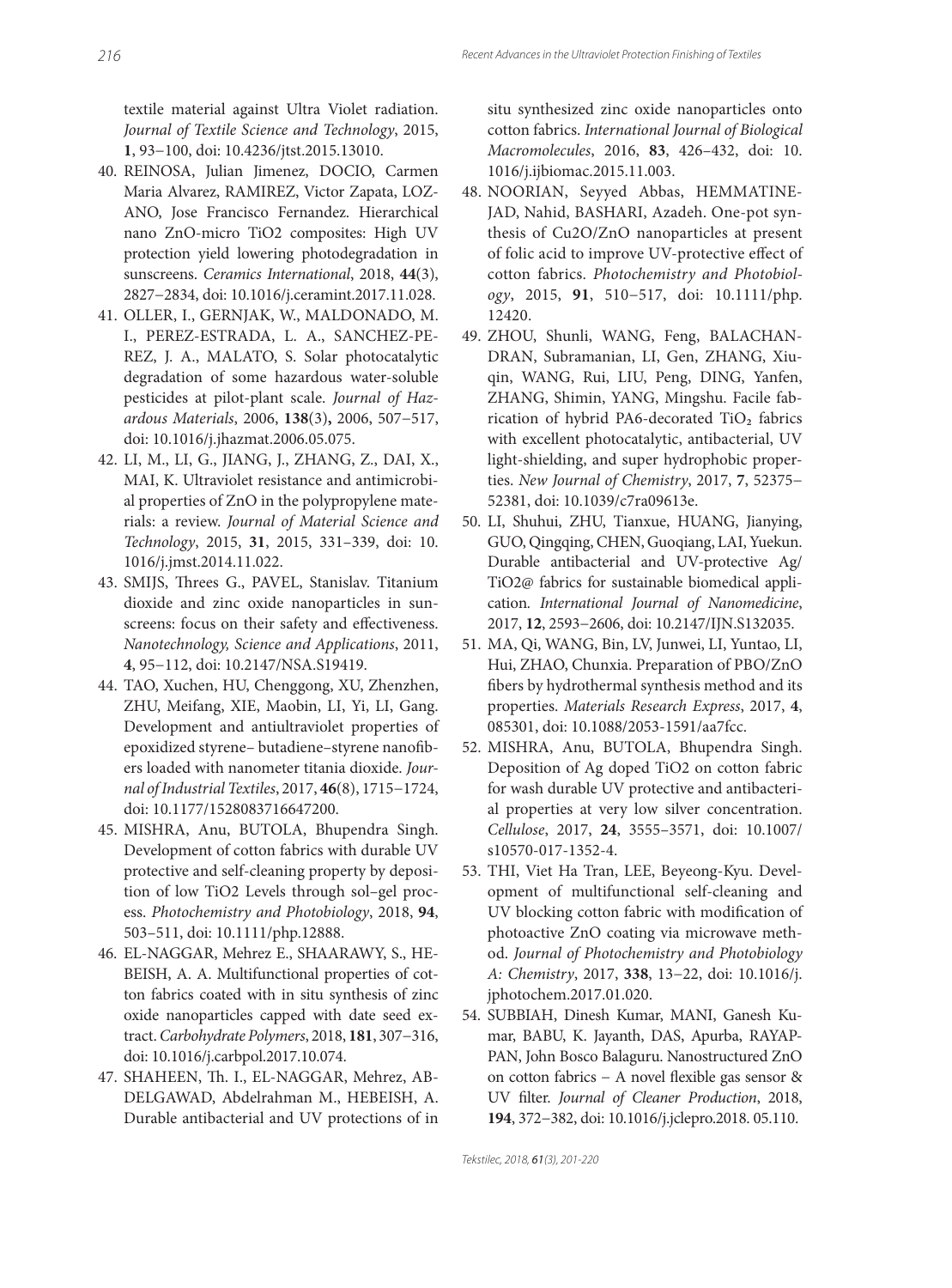- 55. JAZBEC, Katja, ŠALA, Martin, MOZETIČ, Miran, VESEL, Alenka, GORJANC, Marija. Functionalization of cellulose fibres with oxygen plasma and ZnO nanoparticles for achieving UV protective properties. *Journal of Nanomaterials*, 2015, 1−9, doi: 10.1155/2015/346739.
- 56. RERAEI, Farzad, MALEKNIA, Laleh, VAL-IPOUR, Peyman, FARD, Ghazaleh Chizari. Improvement properties of nylon fabric by corona pre-treatment and nano coating. The *Journal of The Textile Institute*, 2016, 107(10), 1223-1231, doi: 10.1080/00405000.2015.1100394.
- 57. IBRAHIM, Nabil A., EMAM, El-Amir M., EID, Basma M., TAWFIK, Tawfik M. An Eco-friendly multifunctional nano-Finishing of cellulose/ wool blends. *Fibers and Polymers*, 2018, **19**(4), 797−804, doi: 10.1007/s12221-018-7922-8.
- 58. NOURBAKHSH, Shirin, MONTAZER, Majid, KHANDAGHABADI, Zoha. Zinc oxide nano particles coating on polyester fabric functionalized through alkali treatment. *Journal of Industrial Textiles*, 2018, **47**(6), 1006−1023, doi: 10.1177/1528083716657819.
- 59. GORJANC, Marija, ŠALA, Martin. Durable antibacterial and UV protective properties of cellulose fabric functionalized with Ag/TiO2 nanocomposite during dyeing with reactive dyes. *Cellulose*, 2016, **23**, 2199–2209, doi: 10.1007/ s10570-016-0945-7.
- 60. RANA, Masud, HAO, Bin, MU, Lei, CHEN, Lin, MA, Peng-Cheng. Development of multi-functional cotton fabrics with Ag/AgBreTiO2 nanocomposite coating. *Composites Science and Technology*, 2016, **122**, 104−112, doi: 10.1016/j. compscitech.2015.11.016.
- 61. JAFARI-KIYAN, Akram, KARIMI, Loghman, DAVODIROKNABADI, Abolfazl. Producing colored cotton fabrics with functional properties by combining silver nanoparticles with nano titanium dioxide. *Cellulose*, 2017, **24**, 3083–3094, doi: 10.1007/s10570-017-1308-8.
- 62. KOWALCZYK, Dorota, BRZEZINSKI, Stefan, KAMINSKA, Irena. Multifunctional nanocoating finishing of polyester/cotton woven fabric by the sol-gel method. *Textile Research Journal*, 2018, **88**(8), 946–956, doi: 10.1177/ 0040517517693979.
- 63. AVAZPOUR, Soniya, KARIMI, Loghman, ZO-HOORI, Salar. Simultaneous coloration and functional finishing of cotton fabric using Ag/

ZnO nanocomposite. *Coloration Technology*, 2017, **133**, 423−430, doi: 10.1111/cote.12296.

- 64. VELUSWAMY, Pandiyarasan, SUHASINI, Sathiyamoorthy, KHAN, Faizan, GHOSH, Aranya, ABHIJIT, Majumdar, HAYAKAWA, Yasuhiro, IKEDA, Hiroya. Incorporation of ZnO and their composite nanostructured material into a cotton fabric platform for wearable device applications. *Carbohydrate Polymers*, 2017, **157**, 1801–1808, doi: 10.1016/j.carbpol.2016.11.065.
- 65. ATTIA, Nour F., MOUSSA, Mona, SHETA, Aida M. F., TAHA, Rehab, GAMAL, Heba. Effect of different nanoparticles based coating on the performance of textile properties. *Progress in Organic Coatings*, 2017, **104**, 72−80, doi: 10. 1016/j.porgcoat.2016.12.007.
- 66. CHEN, Dongzhi, MAI, Zhonghua, LIU, Xin, YE, Deizhan, ZHANG, Hongwei, YIN, Xianze, ZHOU, Yingshan, LIU, Min, XU, Weilin. UVblocking, superhydrophobic and robust cotton fabrics fabricated using polyvinylsilsesquioxane and nano-TiO2. *Cellulose*, 2018, **25**, 3635–3647, doi: 10.1007/s10570-018-1790-7.
- 67. DUAN, Wei, XIE, Anjian, SHEN, Yuhua, WANG, Xiufang, WANG, Fang, ZHANG, Ye, LI, Jialin. Fabrication of superhydrophobic cotton fabrics with UV protection based on  $CeO<sub>2</sub>$ particles. *Industrial and Engineering Chemistry Research*, 2011, **220**, 4441−4445, doi: 10.1021/ ie101924v.
- 68. ZHU, Tianxue, LI, Shuhui, HUANG, Jianying, MIHAILISA, Manuela, LAI, Yuekun. Rational design of multi-layered superhydrophobic coating on cotton fabrics for UV shielding, selfcleaning and oil-water separation. *Materials and Design*, 2017, **134**, 342−351, doi: 10.1016/ jmatdes2017.08.071.
- 69. REN, Guina, SONG, Yuanming, LI, Xiangming, WANG, Bo, ZHOU, Yanli, WANG, Yuyan, GE, Bo, ZHU, Xiaotao. A simple way to an ultra-robust superhydrophobic fabric with mechanical stability, UV durability, and UV shielding property. *Journal of Colloid and Interface Science*, 2018, **522**, 57−62, doi: 10.1016/j.jcis.2018.03.038.
- 70. WANG, Lingling, ZHANG, Xintong, LI, Bing, SUN, Panpan, YANG, Jikai, XU, Haiyang, LIU, Yichun. Superhydrophobic and Ultravioletblocking cotton textiles. *American Chemical Society*, 2011, **3**, 1277−1281, doi: 10.1021/ am200083z.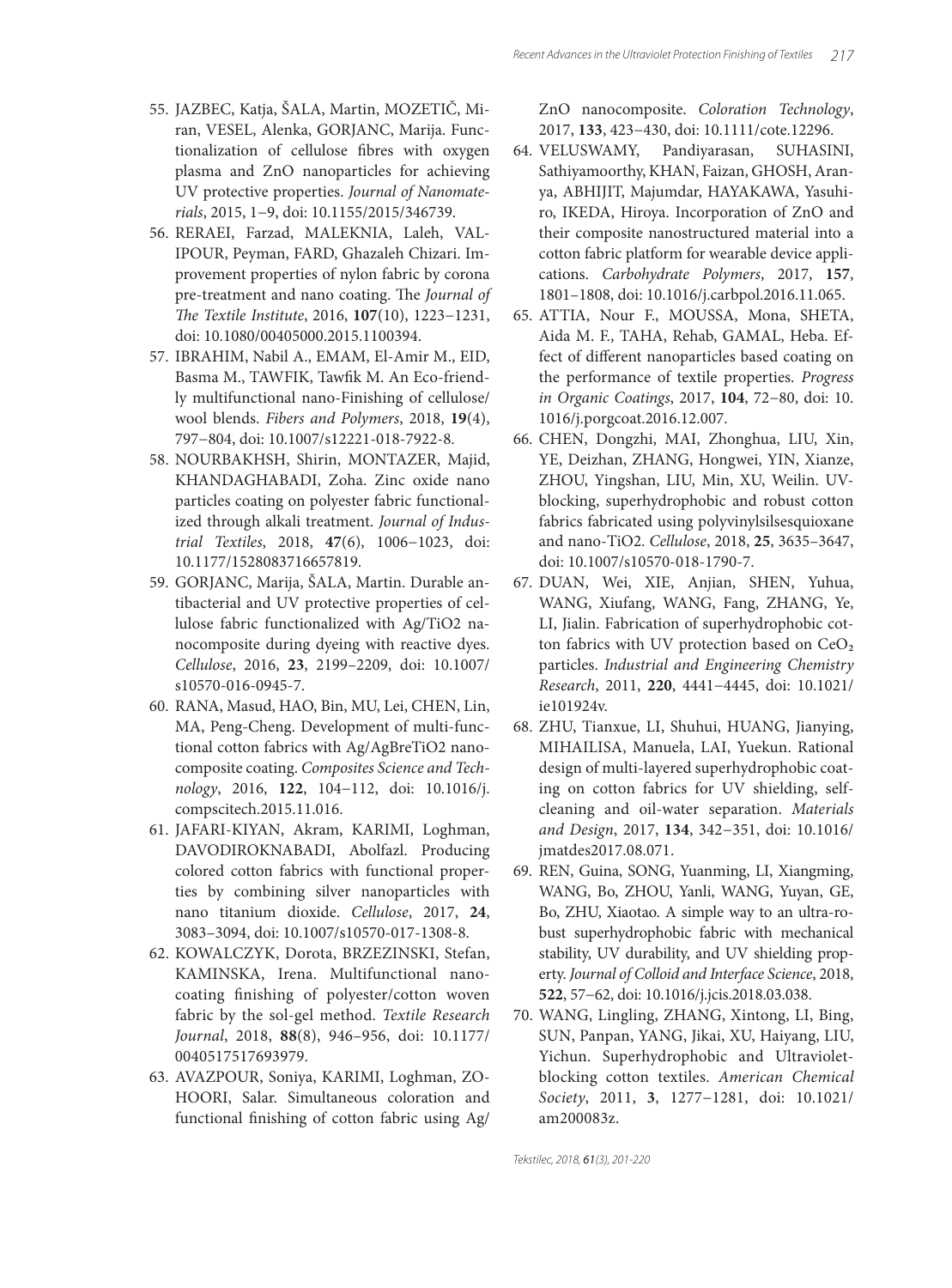- 71. KARIMI, Loghman, YAZDANSHENAS, Mohammad Esmail, KHAJAVI, Ramin, RASHIDI, Abosaeed, MIRJALILI, Mohammad. Functional finishing of cotton fabrics using graphene oxide nanosheets decorated with titanium dioxide nanoparticles. *The Journal of the Textile Institute*, 2016, **107**(9), 1122−1134, doi: 10.1080/00405000. 2015.1093311.
- 72. HU, Jiangato, GAO, Qianhong, XU, Lu, ZHANG, Mingxing, XING, Zhe, GUO, Xiaojing, ZHANG, Kuo, WU, Guozhong. Significant improvement in thermal and UV resistances of UHMWPE fabric through in situ formation of polysiloxane−TiO2 hybrid layers. *ACS Applied Materials and Interfaces*, 2016, **8**, 23311−23320, doi: 10.1021/acsami.6b04914.
- 73. JU, Hao, JIANG, Yinshan, XUE, Bing, XU, Yuanjun, GUO, Honggang, HUO, Mingyuan, LI, Fangfei. UV shielding performance of illite/TiO<sub>2</sub> nanocomposites. New Journal of *Chemistry*, 2018, **42**, 9260−9268, doi: 10.1039/ c7nj4740a.
- 74. CAI, Hua, SHEN, Da, YUAN, Li, GUAN, Qingbao, GU, Aijuan, LIANG, Guozheng. Developing thermally resistant polydopamine@nano turbostratic BN@CeO2 double core-shell ultraviolet absorber with low light-catalysis activity and its grafted high performance aramid fibers. *Applied Surface Science*, 2018, **452**, 389−399, doi: 10.1016/j.apsusc.2018.05.035.
- 75. DIAZ-CRUZ, M. Silvia, BARCELO, Damia. Chemical analysis and ecotoxicological effects of organic UV-absorbing compounds in aquatic ecosystems. *Trends in Analytical Chemistry*, 2009, **28**(6), 709−717, doi: 10.1016/j.trac.2009. 03.010.
- 76. DU, Yang, WANG, Wen-Qian, PEI, Zhou-Tao, AHMAD, Fahmi, XU, Rou-Rpu, ZHANG, Yi-Min, SUN, Li-Wei. Acute toxicity and ecological risk assessment of benzophenone-3 (BP-3) and benzophenone-4 (BP-4) in Ultraviolet (UV)-fi lters. *International Journal of Environmental Research and Public Health*, 2017, **14**(1414), 1−15, doi: 10.3390/ijerph14111414.
- 77. GAGO-FERRERO, Pablo, DIAZ-CRUZ, M. Silvia, BARCELO, Damia. UV filters bioaccumulation in fish from Iberian river basins. *Science of the Total Environment*, 2015, 518-519, 518-525, doi: 10.1016/j.scitotenv.2015.03.026.
- 78. TSOUMACHIDOU, Sophia, LAMBROPOU-LOU, Dimitra, POULIOS, Ioannis. Homogeneous

photocatalytic oxidation of UV filter para-aminobenzoic acid in aqueous solutions. *Environmental Science and Pollution Research*, 2017, **24**, 1113−1121, doi: 10.1007/s11356-016-7434-2.

- 79. CHRETIEN, Michelle N., MIGAHED, Lamlaa, SCAIANO, J. C. Protecting the Protectors: Reducing the biological toxicity of UV sunscreens by zeolite encapsulation. *Photochemistry and Photobiology*, 2006, **82**, 1606−1611, doi: 10. 1562/2006-07-11-RA-967.
- 80. GODIČ, Aleksandar. Sredstva za zaščito pred soncem. *Zdravniški Vestnik*, 2012, **81**, 867−875.
- 81. JOO, Sung Hee, ZHAO, Dongye. Environmental dynamics of metal oxide nanoparticles in heterogeneous systems: A review. *Journal of Hazardous Materials*, 2017, **322**, 29−47, doi: 10.1016/j.jhazmat.2016.02.068.
- 82. PIETROIUSTI, Antonio, STOCKMANN-JU-VALA, Helene, LUCARONI, Francesca, SA-VOLAINEN, Kai. Nanomaterial exposure, toxicity, and impact on human health. *WIREs Nanomedicine and Nanobiotechnology*, 2018, **10**(1513), 1−21, doi: 10.1002/wnan.1513.
- 83. OBERDORSTER, Gunter, MAYNARD, Andrew, DONALDSON, Ken, CASTRANOVA, Vincent, FITZPATRICK, Julie, AUSMAN, Kevin, CARTER, Janet, KARN, Barbara, KREYLING, Wolfgang, ALI, David, OLIN, Stephen, MONTEIRO-RIVIERE, Nancy, WAR-HEIT, David, YANG, Hong. Principles for characterizing the potential human health effects from exposure to nanomaterials: elements of a screening strategy. *Particle and Fibre Toxicology*, 2005, **2**(8), 1−35, doi: 10.1186/1743- 8977-2-8.
- 84. KUMAR, Ashutosh, PANDEY, Alok K., SINGH, Shashi S., SHANKER, Rishi, DHAWAN, Alok. Cellular uptake and mutagenic potential of metal oxide nanoparticles in bacterial cells. *Chemosphere*, 2011, **83**, 1124−1132, doi: 10. 1016/j.chemosphere.2011.01.025.
- 85. LOOSLI, Frederic, LE COUSTUMER, Philippe, STOLL, Serge. Effect of natural organic matter on the disagglomeration of manufactured  $TiO<sub>2</sub>$ nanoparticles. *Royal Society of Chemistry*, 2014, **1**, 154−160, doi: 10.1039/c3en00061c.
- 86. KAHRU, Anne, DUBOURGUIER, Henri-Charles, BLINOVA, Irina, IVASK, Angela, KASEMETS, Kaja. Biotests and biosensors for ecotoxicology of metal oxide nanoparticles: A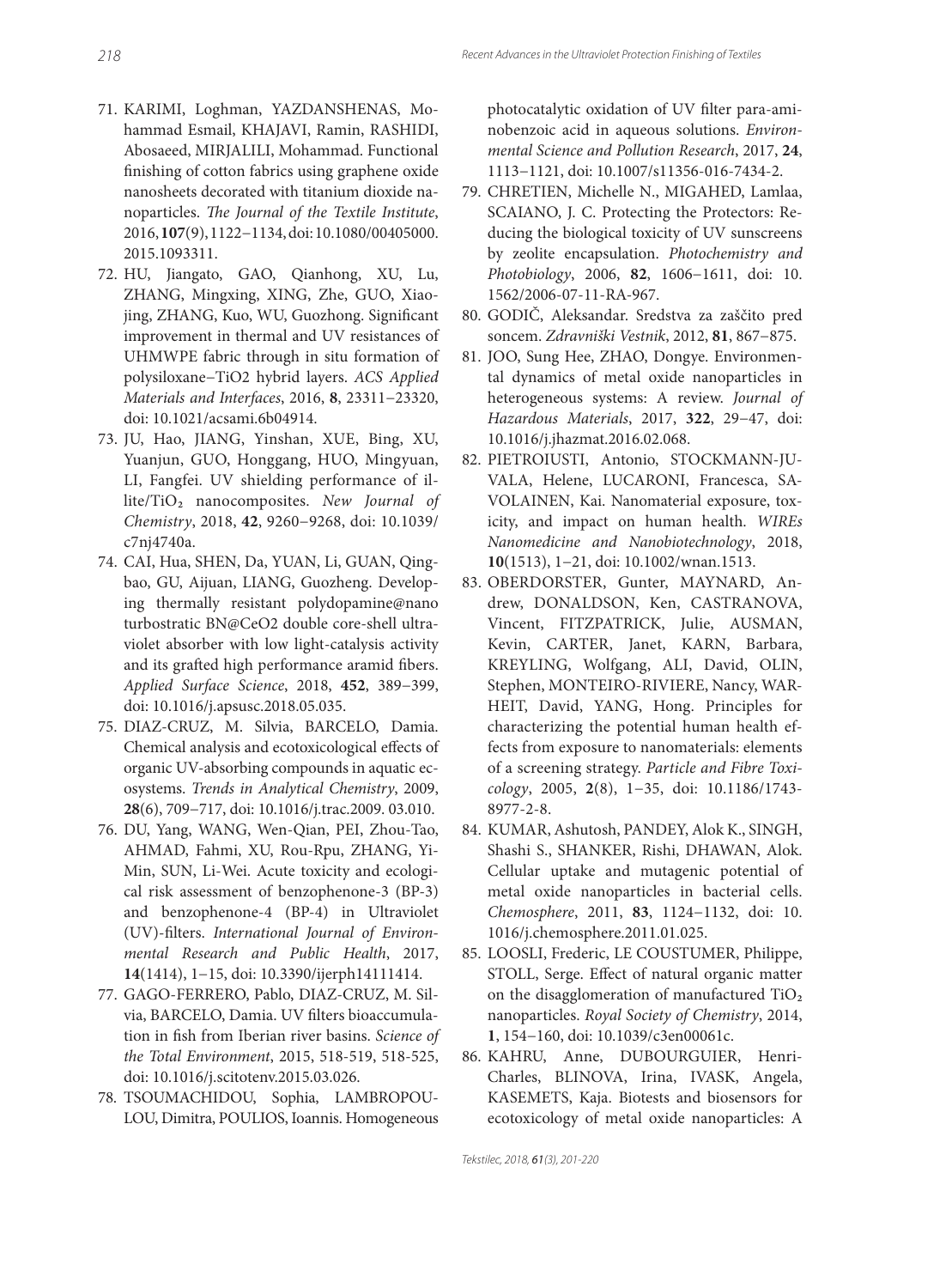minireview. *Sensors*, 2008, **8**, 5153−5170, doi: 10.3390/s8085153.

- 87. LI, Fengmin, LIANG, Zhi, ZHENG, Xiang, ZHAO, Wei, WU, Miao, WANG, Zhenyu. Toxicity of nano-TiO2 on algae and the site of reactive oxygen species production. *Aquatic Toxicology*, 2015, **158**, 1−13, doi: 10.1016/j.aquatox.2014. 10.014.
- 88. MA, Hongbo, BRENNAN, Amanda, DIA-MOND, Stephen A. Phototoxicity of TiO<sub>2</sub> Nanoparticles under Solar radiation to two aquatic species: Daphnia Magna and Japanese Medaka. *Environmental Toxicology and Chemistry*, 2012, **31**(7), 1621–1629, doi: 10.1002/etc.1858.
- 89. MILLER, Robert J., BENNETT, Samuel, KEL-LER, Arturo A., PEASE, Scott, LENIHAN, Hunter S. TiO2 nanoparticles are phototoxic to marine phytoplankton. *PLoS ONE*, 2012, **7**(1), 1−7, doi: 10.1371/journal.pone.0030321.
- 90. MA, Hongbo, WALLIS, Lindsay K., DIAMOND, Steve, LI, Shibin, CANAS-CARRELL, Jaclyn, PARRA, Amanda. Impact of solar UV radiation on toxicity of ZnO nanoparticles through photocatalytic reactive oxygen species (ROS) generation and photo-induced dissolution. *Environmental Pollution,* 2014, **193**, 165−172, doi: 10. 1016/j.envpol.2014.06.027.
- 91. ADAMS, Laura K., LYON, Delina Y., ALVAR-EZ, Pedro J. J. Comparative eco-toxicity of nanoscale TiO2, SiO2, and ZnO water suspensions. *Water Research*, 2006, **40**, 3527−3532, doi: 10.1016/j.watres.2006.08.004.
- 92. MAJED, Seyed Mohammad, KELLY, Barry C., LEE, Hian Kee. Combined effects of water temperature and chemistry on the environmental fate and behavior of nanosized zinc oxide. *Science of the Total Environment*, 2014, **496**, 585−593, doi: 10.1016/j.scitotenv.2014.07. 082.
- 93. WONG, Stella W. Y., LEUNG, Priscilla T. Y., DJURŠIĆ, A. B., LEUNG, Kenneth M. Y. Toxicities of nano zinc oxide to five marine organisms: influences of aggregate size and ion solubility. *Analytical and Bioanalytical Chemistry*, 2010, **396**, 609–618, doi: 10.1007/s00216-009-3249-z.
- 94. VON MOSS, Nadia, SLAVEYKOVA, Vera I. Oxidative stress induced by inorganic nanoparticles in bacteria and aquatic microalgae – state of the art and knowledge gaps. *Informa*, 2014, **8**(6), 605−630, doi: 10.3109/17435390.2013.809810.
- 95. MANIER, Nicolas, BADO-NILLES, Anne, DE-LALAIN, Patrice, AGUERRE-CHARIOL, Oliver, PANDARD, Pascal. Ecotoxicity of nonaged and aged CeO2 nanomaterials towards freshwater microalgae. *Environmental Pollution*, 2013, **180**, 63−70, doi: 10.1016/j.envpol. 2013.04.040.
- 96. VAN HOECKE, Karen, QUIK, Joris T. K., MANKIEWICZ-BOCZEK, Joanna, DE SCHAMPHELARE, Karel A. C., ELSAESSER, Andreas, VAN DER MEEREN, Paul, BARNES, Clifford, MCKERR, George, VYVYAN HOWARD, C., VAN DE MEENT, Dik, RY-DZYNSKI, Konrad, DAWSON, Kenneth A., SALVATI, Anna, LESNIAK, Anna, LYNCH, Iseult, SILVERSMIT, Geert, DE SAMBER, Bjorn, VINCZE, Laszlo, JANSSEN, Colin R. Fate and effects of CeO2 nanoparticles in aquatic ecotoxicity tests. *Environmental Science & Technology*, 2009, **43**, 4537−4546, doi: 10.1021/ es9002444.
- 97. BOUR, Agathe, MOUCHET, Florence, VER-NEUIL, Laurent, EVARISTE, Lauris, SILVES-TRE, Jerome, PINELLI, Eric, GAUTHIER, Laury. Toxicity of CeO2 nanoparticles at different trophic levels - Effects on diatoms, chironomids and amphibians. *Chemosphere*, 2015, **120**, 230−236, doi: 10.1016/j.chemosphere.2014. 07.012.
- 98. VAN KOESTEM, Frederik, VERSTRAETE, Simon, VAN DER MEEREN, Paul, LAING, Gijs Du. Stability of engineered nanomaterials in complex aqueous matrices: Settling behaviour of CeO2 nanoparticles in natural surface waters. *Environmental Research*, 2015, **142**, 207−214, doi: 10.1016/j.envres.2015.06.028.
- 99. VON GOETZ, N., LORENZ, C., WINDLER, L., NOWACK, B., HEUBERGER, M., HUN-GERBUHLER, K. Migration of Ag- and TiO2- (Nano)particles from textiles into artificial sweat under physical stress: experiments and exposure modeling. *Environmental Science and Technology*, 2013, **47**, 9979−9987, doi: 10.1021/ es304329w.
- 100. SOM, Claudia, WICK, Peter, KRUG, Harald, NOWACK, Bernd. Environmental and health effects of nanomaterials in nanotextiles and façade coatings. *Environment International*, 2011, **37**, 1131−1142, doi: 10.1016/j.envint. 2011.02.013.